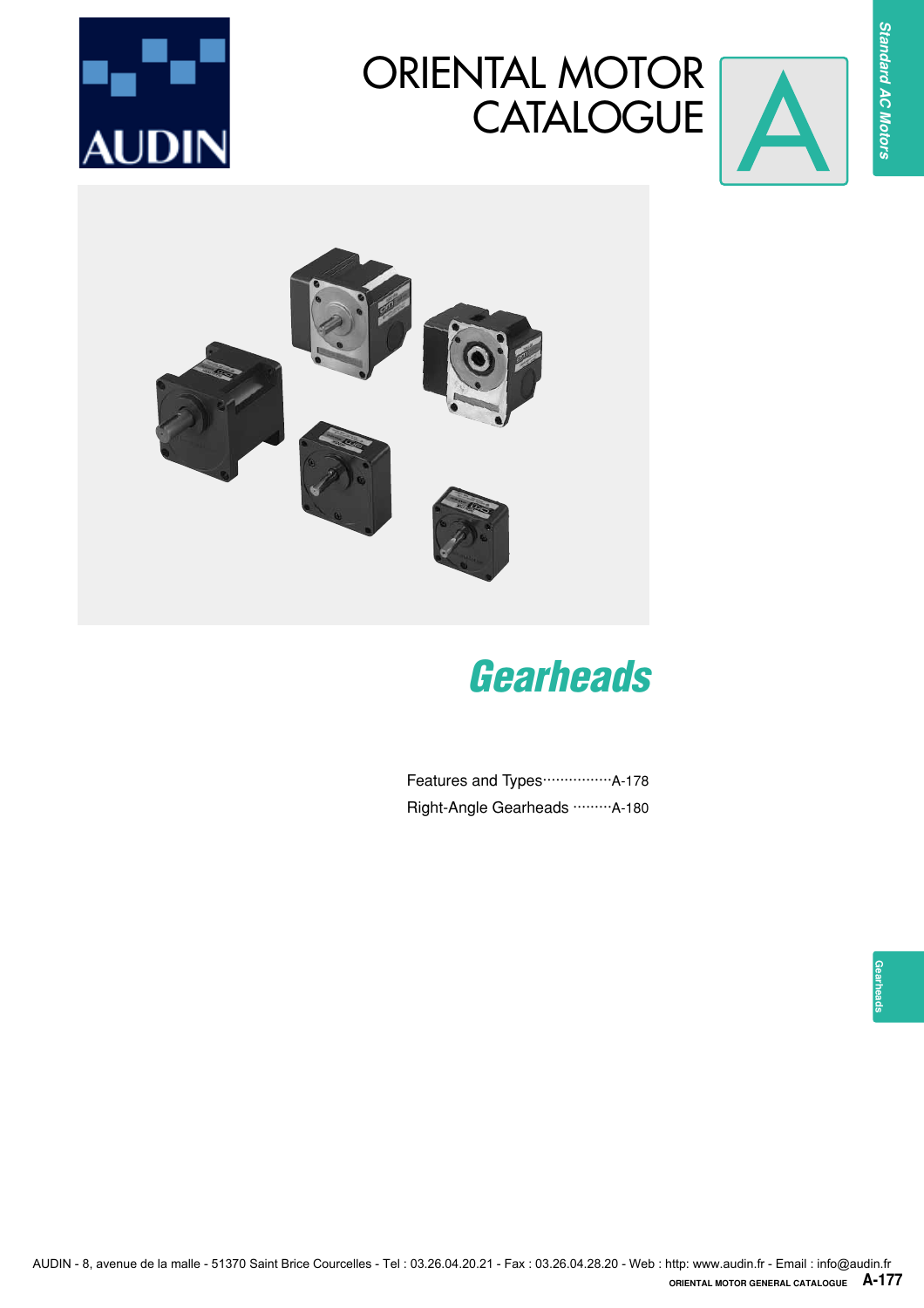# **Features and Types of Gearheads**

Oriental Motor gearheads are specially designed for easy and direct attachment to our **AC** motors that have a pinion shaft. The gearhead reduces the motor speed which increases the torque. A large number of gear ratios are available for many applications.

# ●**Parallel Shaft Type**



●**Right-Angle Type**



**Standard AC Motors** 

FBLI

 $\mathbf{V}$ 

AXH

ΗÃ

M.SS.W

53

ទ្ធ

Gearheads

Linear Heads

Water Tight<br>Motors FPW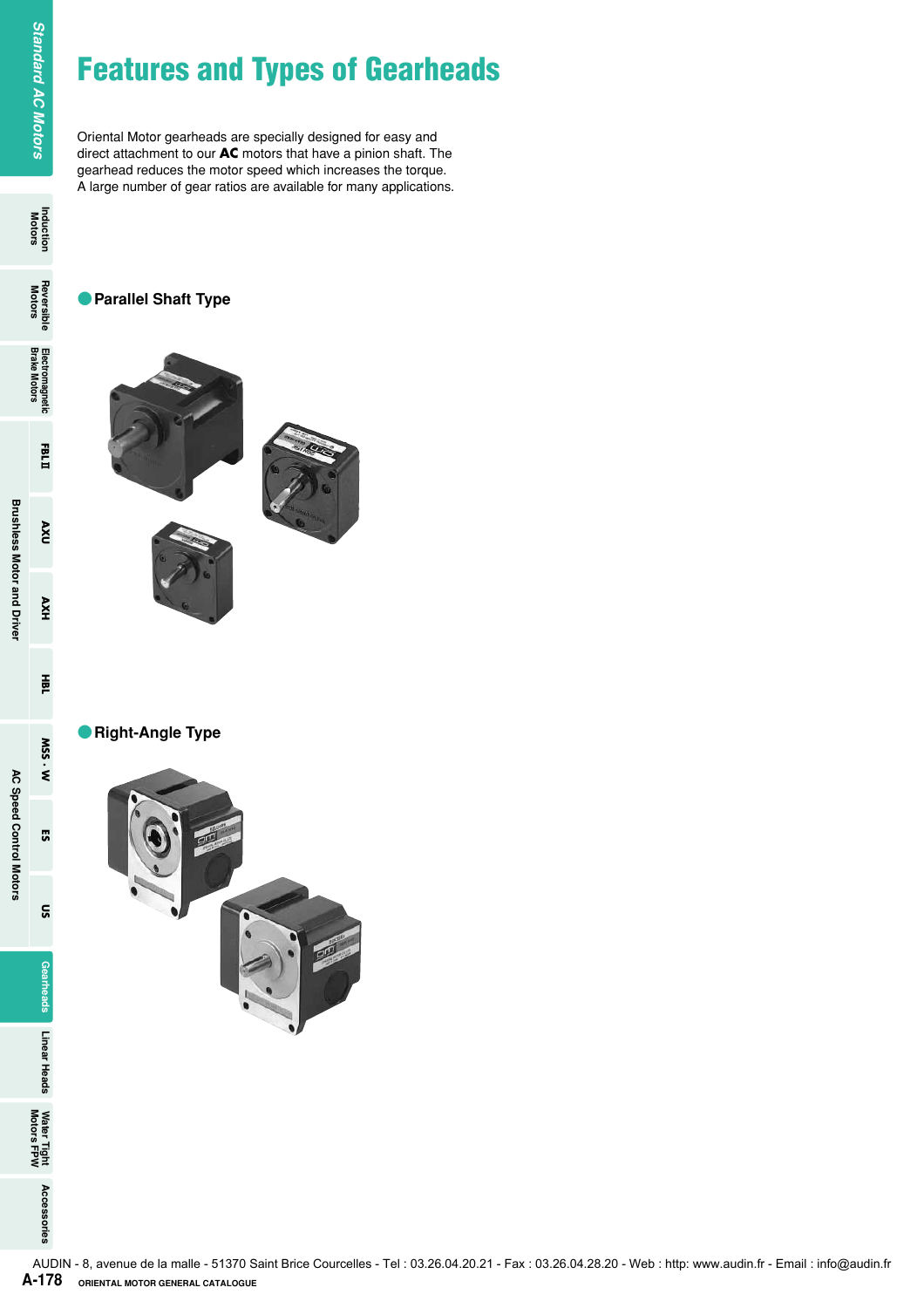| Application              | <b>Gearhead Model</b> | <b>Gear Ratios</b>        | <b>Decimal Gearheads</b> |
|--------------------------|-----------------------|---------------------------|--------------------------|
|                          | $2$ GN $\Box$ K       |                           | 2GN10XK                  |
| Normal Load              | $3$ GN $\Box$ K       | $3 - 180$ 20 ratios       | 3GN10XK                  |
|                          | 4GN∏K                 |                           | 4GN10XK                  |
|                          | $5$ GN $\Box$ K       |                           | <b>5GN10XK</b>           |
|                          | 5GU□KB                | $3 - 180$<br>20 ratios    | 5GU10XKB                 |
| Heavy Load               | 5GU□KBH               | 50 $\sim$ 180<br>8 ratios |                          |
|                          | $BH6G2-\Box$          | $3 - 150$<br>11 ratios    |                          |
|                          | $FBL575CY-T$          |                           |                          |
|                          | $FBL5120CY-T$         |                           |                          |
| <b>High Speed</b>        | $AXH230KC-$           | 5 $\sim$ 200<br>8 ratios  |                          |
| (FBLII, AXH, HBL Series) | $AXH450KC-$           |                           |                          |
|                          | <b>HBL560N-</b>       |                           |                          |
|                          | $HBL5100N-T$          |                           |                          |

# **E** Parallel Shaft Type Gearheads

# **Right Angle Type Gearheads**

| $3$ GN $\Box$ K<br>3GN10XK<br>Normal Load<br>$3 - 180$ 20 ratios<br>4GN□K<br>4GN10XK<br>$5$ GN $\Box$ K<br>5GN10XK<br>5GU□KB<br>$3\!\sim\!180$<br>20 ratios<br>5GU10XKB<br>Heavy Load<br>$50 \sim 180$ 8 ratios<br>5GU□KBH<br><b>BH6G2-</b> □<br>$3 \sim 150$ 11 ratios<br>FBL575CY-□<br><b>FBL5120CY-□</b><br><b>AXH230KC-□</b><br><b>High Speed</b><br>$\overline{\phantom{m}}$<br>$5 - 200$ 8 ratios<br><b>AXH450KC-</b><br>$\overline{\phantom{0}}$<br><b>HBL560N-</b><br>HBL5100N- <sup>1</sup><br>Gear Frame Size<br>Maximum Permissible Torque<br>Type of shaft<br><b>Gearhead Model</b><br>Gear ratios<br><b>Hollow shaft</b><br>$4$ GN $\Box$ RH<br>8N m<br>Solid shaft<br>4GN□RA<br>Hollow shaft<br>5GN□RH<br>$3 - 150$ 11 ratios<br>10N·m<br>Solid shaft<br>5GN□RA<br>5GU□RH<br>Hollow shaft<br>20N·m<br>5GU□RA<br>Solid shaft | Application             | <b>Gearhead Model</b> | <b>Gear Ratios</b> | Decimal Gearheads<br>2GN10XK |  |
|-------------------------------------------------------------------------------------------------------------------------------------------------------------------------------------------------------------------------------------------------------------------------------------------------------------------------------------------------------------------------------------------------------------------------------------------------------------------------------------------------------------------------------------------------------------------------------------------------------------------------------------------------------------------------------------------------------------------------------------------------------------------------------------------------------------------------------------------|-------------------------|-----------------------|--------------------|------------------------------|--|
|                                                                                                                                                                                                                                                                                                                                                                                                                                                                                                                                                                                                                                                                                                                                                                                                                                           |                         | $2$ GN $\Box$ K       |                    |                              |  |
| (FBLII, AXH, HBL Series)<br>$\bullet$ Enter the gear ratio in the box $(\Box)$ within the model number.<br>• Specifications for gearheads with motors can be found on the individual motor's page.<br>• Refer to Gearhead Selection on page A-20 for further detail on the gear ratios.<br><b>Right Angle Type Gearheads</b>                                                                                                                                                                                                                                                                                                                                                                                                                                                                                                              |                         |                       |                    |                              |  |
|                                                                                                                                                                                                                                                                                                                                                                                                                                                                                                                                                                                                                                                                                                                                                                                                                                           |                         |                       |                    |                              |  |
|                                                                                                                                                                                                                                                                                                                                                                                                                                                                                                                                                                                                                                                                                                                                                                                                                                           |                         |                       |                    |                              |  |
|                                                                                                                                                                                                                                                                                                                                                                                                                                                                                                                                                                                                                                                                                                                                                                                                                                           |                         |                       |                    |                              |  |
|                                                                                                                                                                                                                                                                                                                                                                                                                                                                                                                                                                                                                                                                                                                                                                                                                                           |                         |                       |                    |                              |  |
|                                                                                                                                                                                                                                                                                                                                                                                                                                                                                                                                                                                                                                                                                                                                                                                                                                           |                         |                       |                    |                              |  |
|                                                                                                                                                                                                                                                                                                                                                                                                                                                                                                                                                                                                                                                                                                                                                                                                                                           |                         |                       |                    |                              |  |
|                                                                                                                                                                                                                                                                                                                                                                                                                                                                                                                                                                                                                                                                                                                                                                                                                                           |                         |                       |                    |                              |  |
|                                                                                                                                                                                                                                                                                                                                                                                                                                                                                                                                                                                                                                                                                                                                                                                                                                           |                         |                       |                    |                              |  |
|                                                                                                                                                                                                                                                                                                                                                                                                                                                                                                                                                                                                                                                                                                                                                                                                                                           |                         |                       |                    |                              |  |
| 90mmsq. for 40W<br>• Enter the gear ratio in the box $(\square)$ within the model name.<br>• Features and specifications for right-angle gearheads are shown on page A-180.                                                                                                                                                                                                                                                                                                                                                                                                                                                                                                                                                                                                                                                               | 80mmsq. for 25W         |                       |                    |                              |  |
|                                                                                                                                                                                                                                                                                                                                                                                                                                                                                                                                                                                                                                                                                                                                                                                                                                           |                         |                       |                    |                              |  |
|                                                                                                                                                                                                                                                                                                                                                                                                                                                                                                                                                                                                                                                                                                                                                                                                                                           |                         |                       |                    |                              |  |
|                                                                                                                                                                                                                                                                                                                                                                                                                                                                                                                                                                                                                                                                                                                                                                                                                                           |                         |                       |                    |                              |  |
|                                                                                                                                                                                                                                                                                                                                                                                                                                                                                                                                                                                                                                                                                                                                                                                                                                           |                         |                       |                    |                              |  |
|                                                                                                                                                                                                                                                                                                                                                                                                                                                                                                                                                                                                                                                                                                                                                                                                                                           |                         |                       |                    |                              |  |
|                                                                                                                                                                                                                                                                                                                                                                                                                                                                                                                                                                                                                                                                                                                                                                                                                                           |                         |                       |                    |                              |  |
|                                                                                                                                                                                                                                                                                                                                                                                                                                                                                                                                                                                                                                                                                                                                                                                                                                           | 90mmsq. for 60W and 90W |                       |                    |                              |  |
|                                                                                                                                                                                                                                                                                                                                                                                                                                                                                                                                                                                                                                                                                                                                                                                                                                           |                         |                       |                    |                              |  |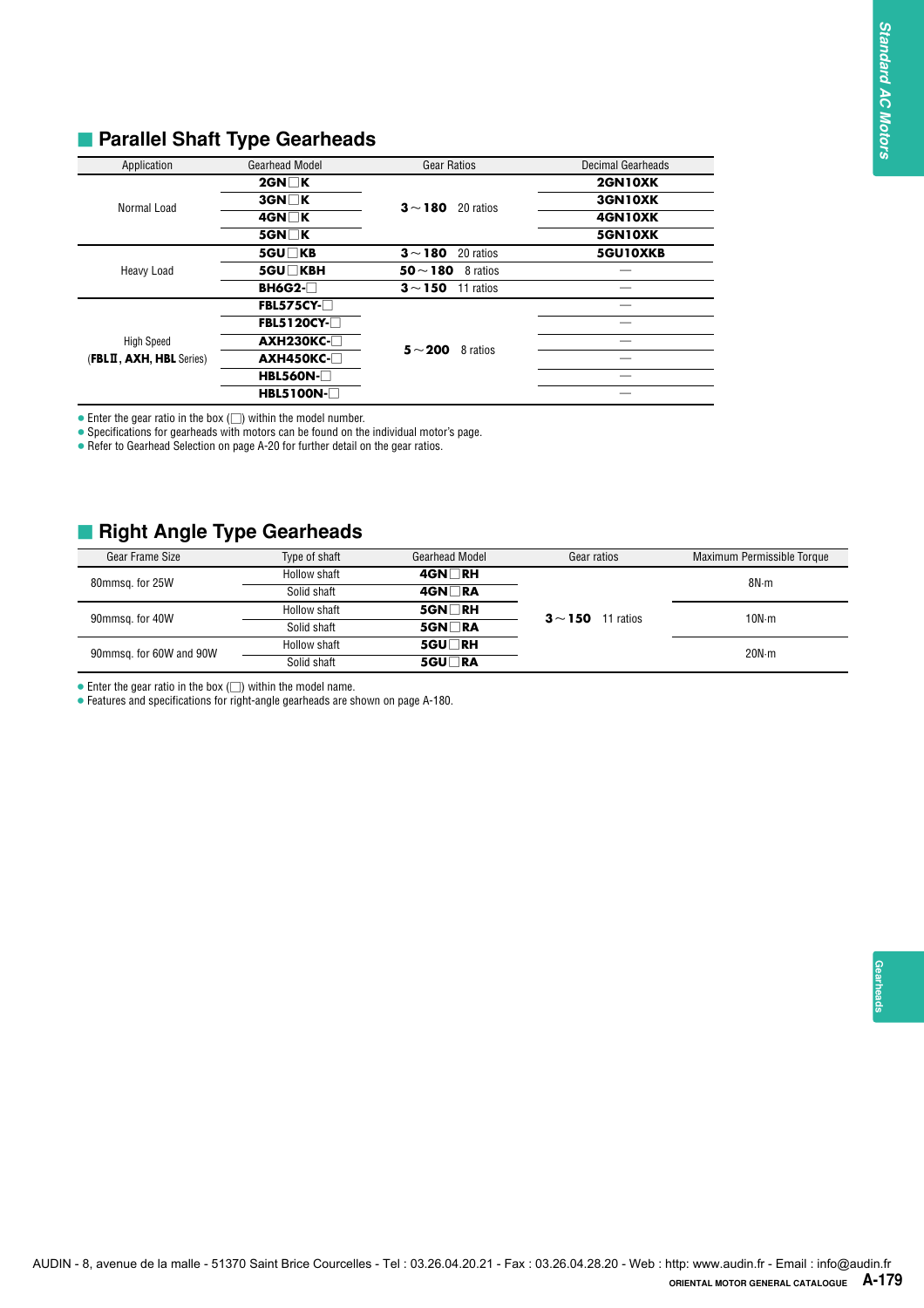# *Right-Angle Gearheads*

**Right-Angle gearheads are flange-mounted gearheads that use worm gears and special helical gears. They allow motors to be installed at right angles to the axis of equipment such as belt conveyors. They are available in hollow shaft RH and solid shaft RA models and are ideal for keeping equipment compact.**

# **Pright:** Angle geartheads that use worm<br>
right: Angle geartheads that use worm<br>
registrating conveyors. They are availed shart RA model<br>
and solid shart RA model<br>
seeping equipment com<br>
registrating equipment com<br>
RA-180

# **Features**

- ●Right angle gearheads with mounting sizes of 80 mm (for 25W) or 90 mm (for 40 W) are available for **GN** pinion and mounting sizes of 90 mm (for 60 or 90 W) are available for **GU** pinion. They can be connected to all Oriental Motor AC motors with the exception of **BH**, **FBL**2, **HBL**, **FPW** series.
- ●The output shaft is perpendicular to the motor shaft, so the motor can be installed perpendicular to the axis being driven.
- ●Eleven available models span gear ratios are available from 3 : 1 to 150: 1, offering tremendous selection. The optimum gear ratio can be selected just as with ordinary gearheads. The maximum permissible torques are also the same as for ordinary gearheads.
- ●Hollow shaft gearheads allow additional space savings and simpler mechanism designs since they do not require couplings for mounting. Usually, hollow shaft gearheads are locked with a torque arm when mounted so the gearhead does not rotate from the reactive force of the load. When mounted with a torque arm, no centering is needed, so it is faster to mount the gearhead on the device.



# -**Types**

| Type of shaft | Model                     |
|---------------|---------------------------|
|               | $4$ GN3RH ~ 4GN150RH      |
| Hollow shaft  | 5GN3RH $\sim$ 5GN150RH    |
|               | $5$ GU3RH $\sim$ 5GU150RH |
|               | $4$ GN3RA ~ 4GN150RA      |
| Solid shaft   | $5$ GN3RA ~ 5GN150RA      |
|               | $5$ GU3RA $\sim$ 5GU150RA |

# **Example 1 Torque of Gearmotor**

The output torque when a gearhead is directly connected is calculated as follows :

 $\bullet$  **Torque**……*TG* =  $T_M \times i \times \eta$ 

- *TG* : Output Torque at Gear Shaft [N**.**m]
- *TM* : Motor Torque [N**.**m]
- *i* : Gear Ratio of Gearhead
- $\eta$ : Gearhead Efficiency

**AXU** 

HXV

픑

SSW  $\dot{\mathbf{z}}$ 

**G** 

 $\tilde{a}$ 

**Gearheads** 

Linear Heads

Water Tight<br>Motors FPW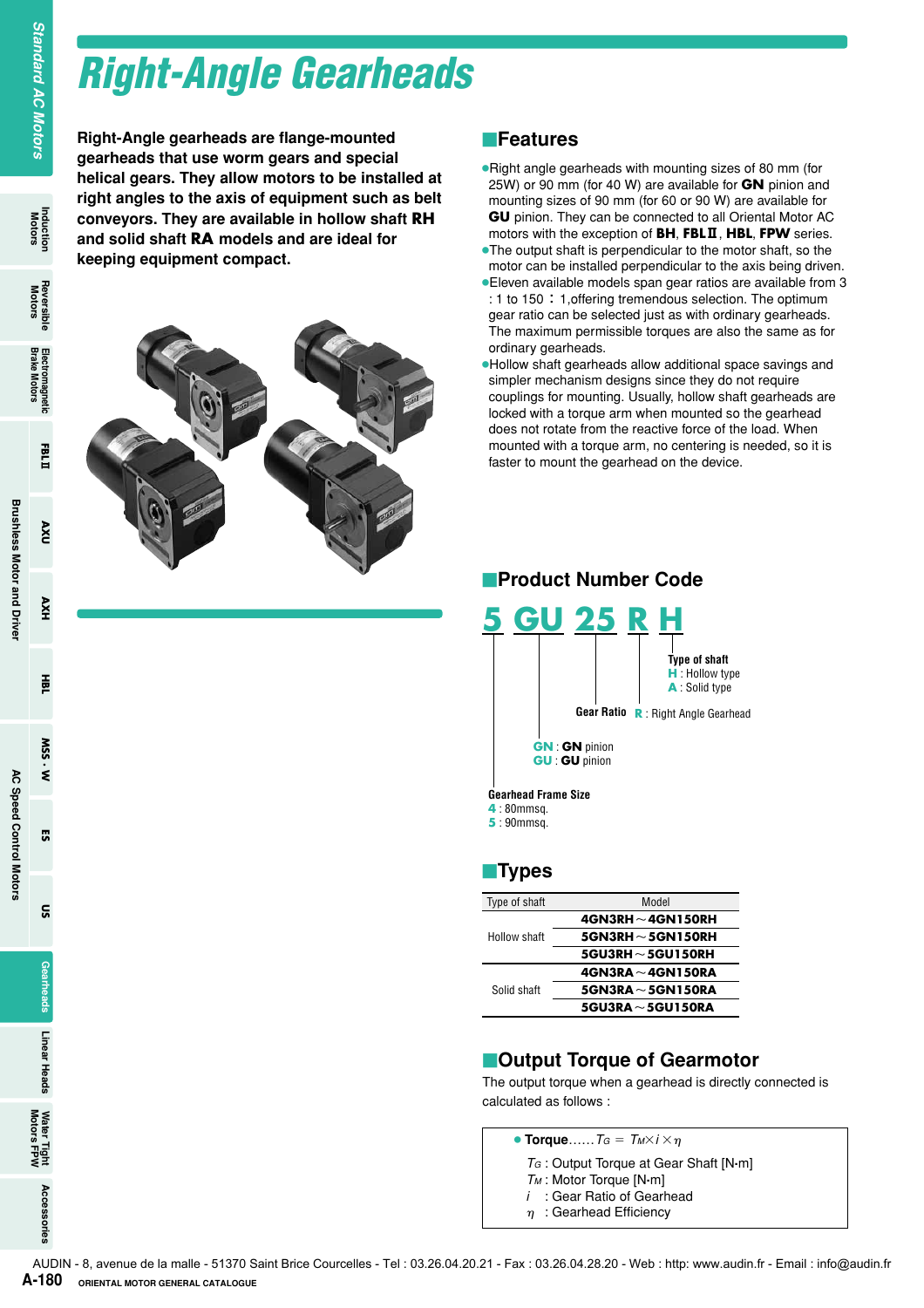# **E**Specifications

| <b>Specifications</b>                                                        |                                                                                                                                                                                                                                                                                                                                     |            |                                                                       |    |                     |                           |                     |                        |                                                 |
|------------------------------------------------------------------------------|-------------------------------------------------------------------------------------------------------------------------------------------------------------------------------------------------------------------------------------------------------------------------------------------------------------------------------------|------------|-----------------------------------------------------------------------|----|---------------------|---------------------------|---------------------|------------------------|-------------------------------------------------|
| <b>Gearhead Model</b>                                                        | Gear Ratio                                                                                                                                                                                                                                                                                                                          |            | Maximum Permissible Torque<br>$N \cdot m$                             |    | 10mm from shaft end | Permissible Overhung Load | 20mm from shaft end | N                      | Permissible Thrust Load<br>N                    |
| 4GN□RH                                                                       | $3 - 150$                                                                                                                                                                                                                                                                                                                           |            | 8                                                                     |    | 250*                |                           | 220*                |                        | 100                                             |
| 5GN□RH                                                                       | $3 - 150$                                                                                                                                                                                                                                                                                                                           |            | 10                                                                    |    | $350*$              |                           | $310*$              |                        | 200                                             |
| 5GU∏RH                                                                       | $3 - 150$                                                                                                                                                                                                                                                                                                                           |            | 20                                                                    |    | 560*                |                           | $500*$              |                        | 250                                             |
| 4GN□RA                                                                       | $3 - 15$                                                                                                                                                                                                                                                                                                                            |            | 8                                                                     |    | 100                 |                           | 150                 |                        | 100                                             |
|                                                                              | $25 - 150$                                                                                                                                                                                                                                                                                                                          |            |                                                                       |    | 200                 |                           | 300                 |                        |                                                 |
| $5$ GN $\Box$ RA                                                             | $3 - 15$                                                                                                                                                                                                                                                                                                                            |            | 10                                                                    |    | 250                 |                           | 350                 |                        | 200                                             |
|                                                                              | $25 - 150$                                                                                                                                                                                                                                                                                                                          |            |                                                                       |    | 300                 |                           | 450                 |                        |                                                 |
|                                                                              | $3 - 7.5$                                                                                                                                                                                                                                                                                                                           |            |                                                                       |    | 400                 |                           | 500                 |                        |                                                 |
| 5GU□RA                                                                       | $12.5 - 25$<br>$30 - 150$                                                                                                                                                                                                                                                                                                           |            | 20                                                                    |    | 450<br>500          |                           | 600<br>700          |                        | 250                                             |
|                                                                              | Note : Unlike most worm gear mechanisms, the right-angle gear does not have self-locking capabilities.<br>■Calculating permissible overhung load for hollow shaft models                                                                                                                                                            |            |                                                                       |    |                     |                           |                     |                        |                                                 |
|                                                                              | When the end of the shaft being driven is supported as in the figure below, calculate the permissible overhung load using the following equations.<br>(This mechanism is the most demanding in terms of overhung load.)                                                                                                             |            |                                                                       |    |                     |                           |                     |                        |                                                 |
| $\bullet$ 4GN $\Box$ RH                                                      |                                                                                                                                                                                                                                                                                                                                     |            |                                                                       |    |                     |                           |                     |                        |                                                 |
|                                                                              | Permissible overhung load W (N) = $\frac{59.5}{59.5 + \text{Lp}} \times 295$ (N)*                                                                                                                                                                                                                                                   |            |                                                                       |    |                     |                           | Load point          |                        |                                                 |
|                                                                              |                                                                                                                                                                                                                                                                                                                                     |            | $*$ 295 (N) : Permissible overhung load at<br>flange mounting surface |    |                     |                           |                     |                        |                                                 |
|                                                                              |                                                                                                                                                                                                                                                                                                                                     |            |                                                                       |    |                     |                           |                     |                        |                                                 |
| $\bullet$ 5GN $\neg$ RH                                                      |                                                                                                                                                                                                                                                                                                                                     |            |                                                                       |    |                     |                           |                     |                        |                                                 |
|                                                                              | Permissible overhung load W (N) = $\frac{70}{70+Lp} \times 400$ (N) *                                                                                                                                                                                                                                                               |            |                                                                       |    |                     |                           |                     |                        |                                                 |
|                                                                              |                                                                                                                                                                                                                                                                                                                                     |            | $*$ 400 (N) : Permissible overhung load at                            |    |                     |                           | Lp                  |                        |                                                 |
|                                                                              |                                                                                                                                                                                                                                                                                                                                     |            | flange mounting surface                                               |    |                     |                           |                     |                        |                                                 |
| $•5GU\Box RH$                                                                | Permissible overhung load W (N) = $\frac{68.5}{68.5 + \text{Lp}}$ × 645 (N)*                                                                                                                                                                                                                                                        |            |                                                                       |    |                     |                           |                     | to overhung load point | Lp (mm) : Distance from flange mounting surface |
|                                                                              | ■Gearhead Efficiency<br>The permissible torques shown on the following page cover most motor combinations. For motor combinations<br>not covered, use the efficiency value in the table below for your calculations.<br>When making a selection, remember that the transfer efficiency at startup is lower than at the rated speed. |            | $*$ 645 (N) : Permissible overhung load at<br>flange mounting surface |    |                     |                           |                     |                        |                                                 |
| Gear Ratio                                                                   | 3<br>5                                                                                                                                                                                                                                                                                                                              | 7.5        | 12.5<br>15                                                            | 25 | 30                  | 50                        | 75                  | 100<br>150             |                                                 |
| Rating                                                                       | 40%                                                                                                                                                                                                                                                                                                                                 | 50%        |                                                                       |    |                     | 60%                       |                     |                        |                                                 |
| Start up                                                                     | 40%                                                                                                                                                                                                                                                                                                                                 | $50\%$     |                                                                       |    |                     | 54%                       |                     |                        |                                                 |
| Rating                                                                       | 50%                                                                                                                                                                                                                                                                                                                                 |            | 68%                                                                   |    |                     | 60%                       |                     |                        |                                                 |
| Start up                                                                     |                                                                                                                                                                                                                                                                                                                                     |            |                                                                       |    |                     |                           |                     |                        |                                                 |
|                                                                              | 50%                                                                                                                                                                                                                                                                                                                                 |            | 60%                                                                   |    |                     | 54%                       |                     |                        |                                                 |
| Rating<br>Start up                                                           | 50%                                                                                                                                                                                                                                                                                                                                 |            | 68%                                                                   |    |                     | 60%                       |                     | 50%                    |                                                 |
|                                                                              | 50%                                                                                                                                                                                                                                                                                                                                 |            | 60%                                                                   |    |                     | 54%                       |                     | 45%                    |                                                 |
| Rating                                                                       | 50%                                                                                                                                                                                                                                                                                                                                 |            |                                                                       |    |                     | 60%                       |                     |                        |                                                 |
| Start up                                                                     | 50%                                                                                                                                                                                                                                                                                                                                 |            |                                                                       |    |                     | 54%                       |                     |                        |                                                 |
| Gearhead Model<br>4GN ∏ RH<br>5GN□RH<br>5GU□RH<br>4GN□RA<br>Rating<br>5GN□RA |                                                                                                                                                                                                                                                                                                                                     | 68%        |                                                                       |    |                     | 60%                       |                     |                        |                                                 |
| Start up                                                                     |                                                                                                                                                                                                                                                                                                                                     | 60%        |                                                                       |    |                     | 54%                       |                     |                        |                                                 |
| Rating<br>5GU□RA<br>Start up                                                 |                                                                                                                                                                                                                                                                                                                                     | 68%<br>60% |                                                                       |    |                     | 60%<br>54%                |                     | 50%<br>45%             |                                                 |

# **Exalculating permissible overhung load for hollow shaft models**

# **4GNRH**

### **5GNRH**

## **5GURH**



# **E**Gearhead Efficiency

| Gearhead Model                               | Gear Ratio | 3 | 5   | 7.5 | 12.5 | 15 | 25 | 30  | 50  | 75  | 100 | 150    |  |
|----------------------------------------------|------------|---|-----|-----|------|----|----|-----|-----|-----|-----|--------|--|
|                                              | Rating     |   | 40% | 50% |      |    |    |     | 60% |     |     |        |  |
| $4$ GN $\Box$ RH $\frac{1}{\text{Start up}}$ |            |   | 40% | 50% |      |    |    | 54% |     |     |     |        |  |
| 5GN□RH                                       | Rating     |   | 50% |     | 68%  |    |    |     |     | 60% |     |        |  |
|                                              | Start up   |   | 50% |     | 60%  |    |    |     |     | 54% |     |        |  |
| 5GU□RH                                       | Rating     |   | 50% |     | 68%  |    |    |     |     | 60% |     | $50\%$ |  |
|                                              | Start up   |   | 50% |     | 60%  |    |    |     |     | 54% |     | 45%    |  |
| $4$ GN $\Box$ RA                             | Rating     |   | 50% |     |      |    |    |     | 60% |     |     |        |  |
|                                              | Start up   |   | 50% |     |      |    |    | 54% |     |     |     |        |  |
|                                              | Rating     |   |     | 68% |      |    |    | 60% |     |     |     |        |  |
| $5$ GN $\Box$ RA                             | Start up   |   |     | 60% |      |    |    | 54% |     |     |     |        |  |
|                                              | Rating     |   |     |     | 68%  |    |    |     |     | 60% |     | $50\%$ |  |
| 5GU□RA                                       | Start up   |   |     | 60% |      |    |    |     |     | 54% |     | 45%    |  |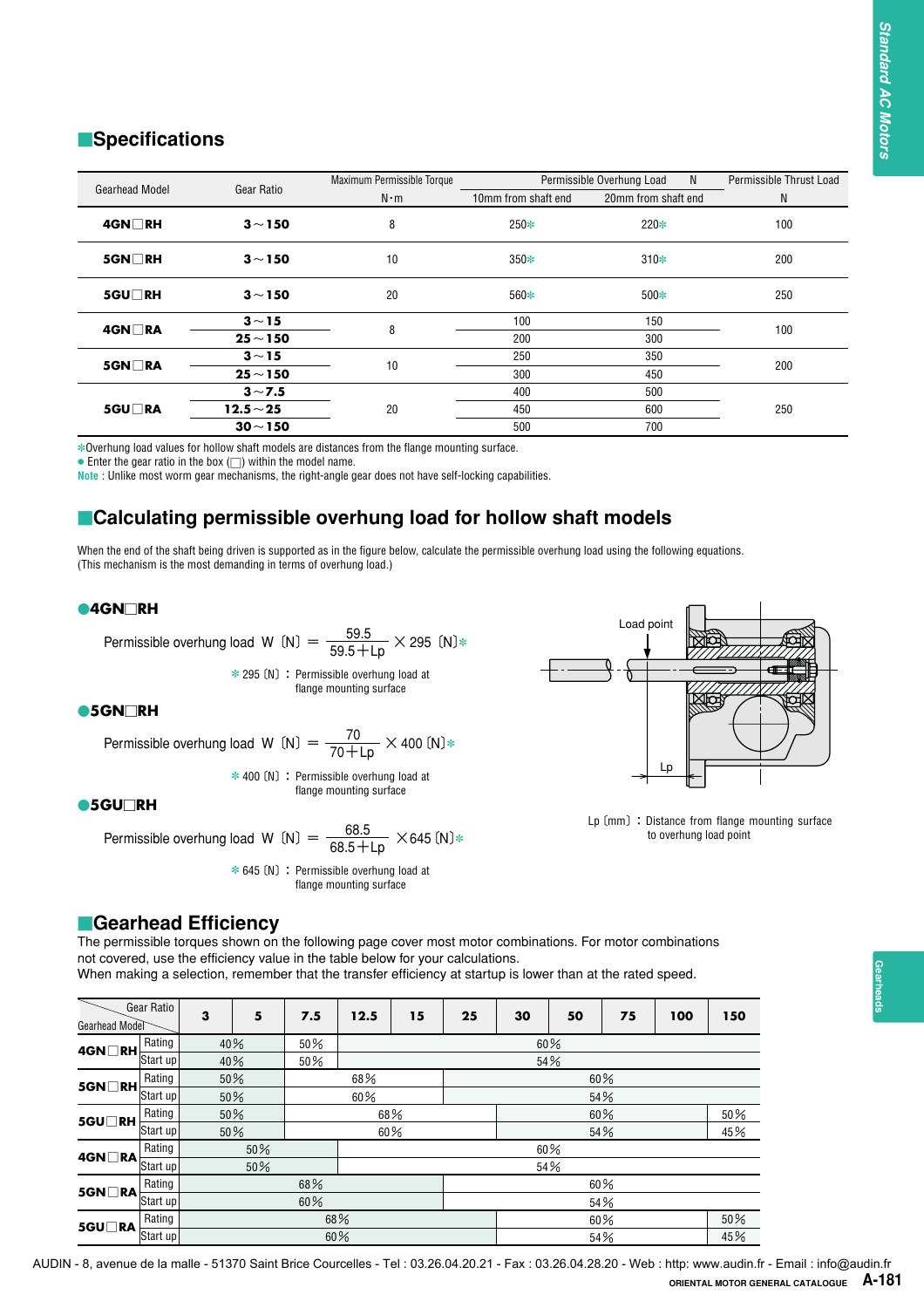# **Dimensions** (Scale 1/4, Unit=mm)

# **Hollow shaft type**

**4GN**□**RH** Mass : 1.6kg



**5GN**□**RH** Mass : 2.0kg







**Key**(Unit=mm) (The key is provided with the gearhead.)





AUDIN - 8, avenue de la malle - 51370 Saint Brice Courcelles - Tel : 03.26.04.20.21 - Fax : 03.26.04.28.20 - Web : http: www.audin.fr - Email : info@audin.frA-182 ORIENTAL MOTOR GENERAL CATALOGUE

Induction<br>Motors

**FBLI** 

 $\mathsf{nxv}$ 

53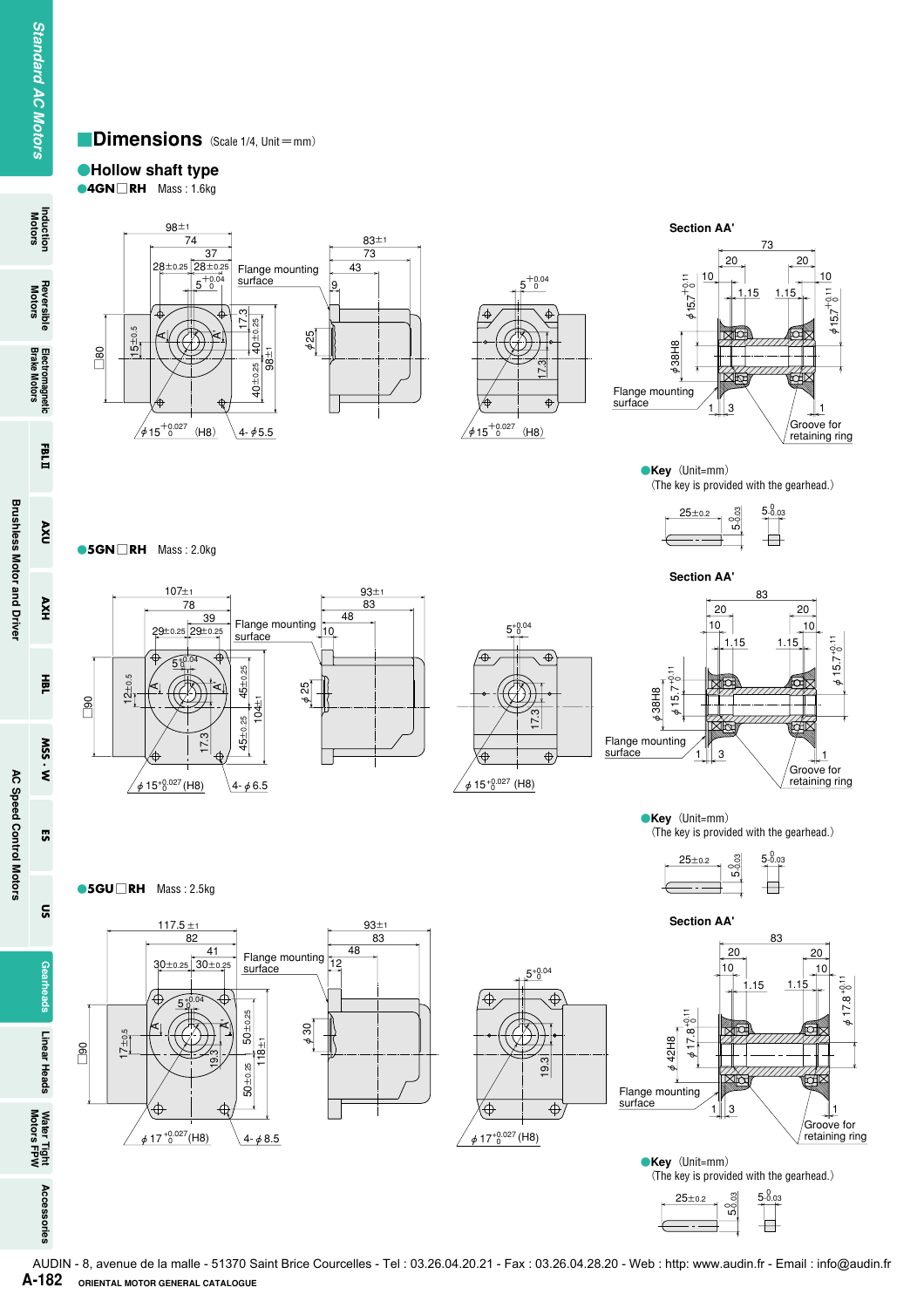# **Solid shaft type**<br>**CAGN** RA Mass: 1.6kg



**4 Key and Key Slot** (Scale 1/2, Unit = mm) (The key is provided with the gearhead.)





**5GN**□**RA** Mass : 2.0kg **5GU**□**RA** Mass : 2.5kg



 $25^{\pm0.2}$ 

4-0.03

**Key and Key Slot** (Scale 1/2, Unit = mm) (The key is provided with the gearhead.)

Ħ

 $4\substack{0.03 \\ -0.03}$   $4\substack{+0.03 \\ -0.03}$ +0.040

**Dimensions of gearhead mount**







**Key and Key Slot** (Scale 1/2, Unit = mm) (The key is provided with the gearhead.)



### $Unit = mm$

Allow at least 8mm for the thickness of the mounting plate and use screws of appropriate length.

2.5+0.1<br>2.5 1

φ36

Unit = mm



|      |                            |    |    |    |           | $11111 - 111111$ |
|------|----------------------------|----|----|----|-----------|------------------|
| Type | Model                      | А  | B  | C  | φD        | $\phi$ E         |
|      | 4GN∏RH                     | 56 | 25 | 55 | $\phi$ 15 | $\phi$ 5.5       |
|      | Hollow shaft $5GM \Box RH$ | 58 | 33 | 57 | $\phi$ 15 | $\phi$ 6.5       |
|      | <b>5GU</b> RH              | 60 | 33 | 67 | $\phi$ 17 | $\phi$ 8.5       |
|      | 4GN∏RA                     | 56 | 25 | 55 | $\phi$ 35 | $\phi$ 5.5       |
|      | Solid shaft $5GM\neg R$ A  | 58 | 33 | 57 | $\phi$ 37 | $\phi$ 6.5       |
|      | 5GU∏RA                     | 60 | 33 | 67 | $\phi$ 35 | $\phi$ 8.5       |

Enter the gear ratio in the box  $(\square)$  within the model name.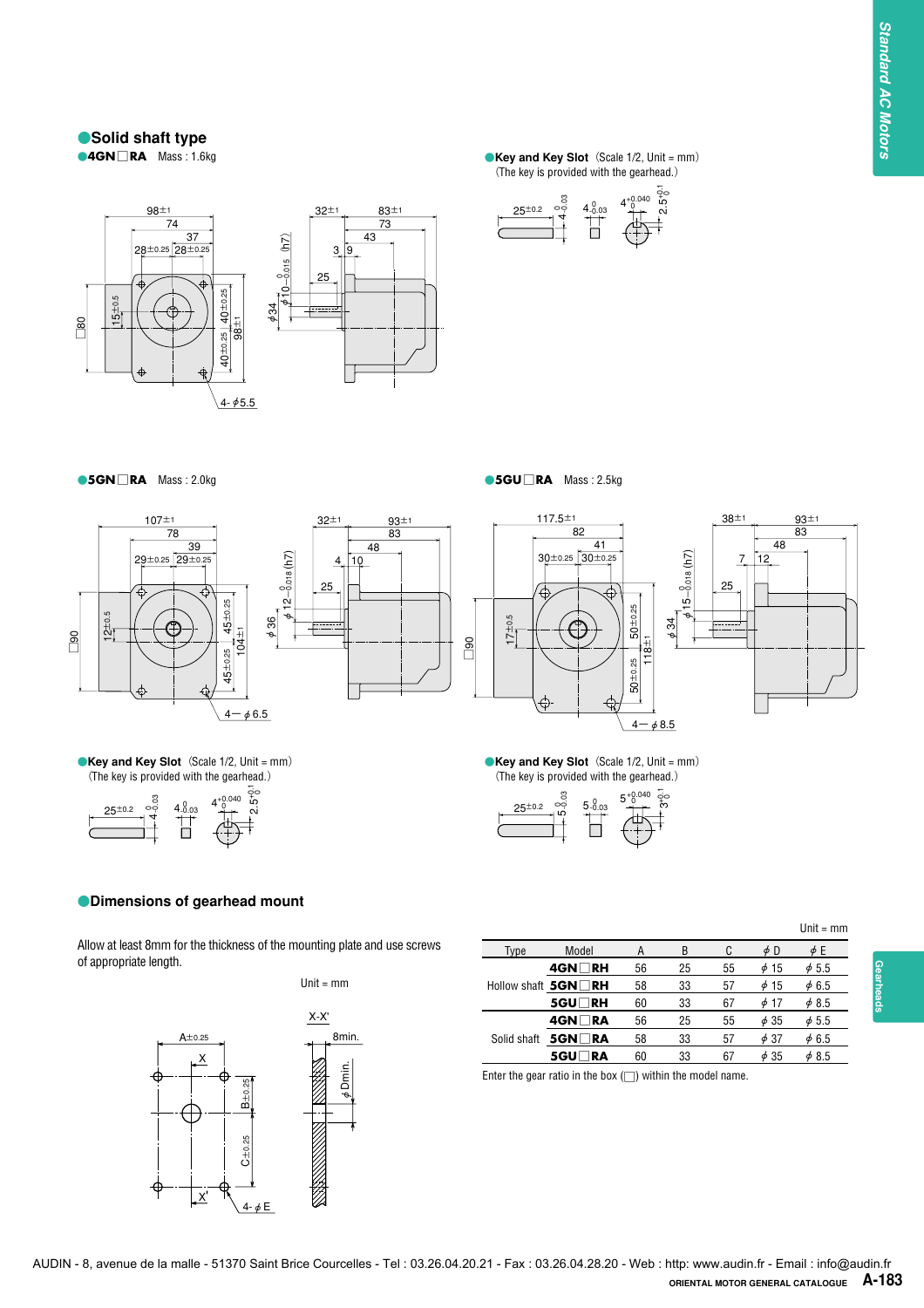# $\blacksquare$  **Installing for Hollow Shaft Models**

# **Example of Mounting the Load**

The diagrams below show how to mount loads depending on the shape of the shaft. Hollow shafts are finished to an inner diameter tolerance of H8 and machined with a key groove for mounting the load shaft. The recommended tolerance for the load shaft is h7. Use the key provided with the product by fastening it to the shaft. Apply a coating of molybdenum disulfide or similar grease to the inner diameter of the load shaft to prevent binding. Recommended load shaft dimensions are shown below.  $Unit = mm$ 

| Model            | Inner diameter of           | Recommended load          |
|------------------|-----------------------------|---------------------------|
|                  | hollow-shaft [H8]           | shaft diameter [h7]       |
| 4GN∏RH           | $\phi$ 15 $^{+0.027}$       | $\phi$ 15 $^{0}_{-0.018}$ |
| $5$ GN $\Box$ RH | $\phi$ 15 <sup>+0.027</sup> | $\phi$ 15 $^{0}_{0.018}$  |
| <b>5GU</b> RH    | $+0.027$                    |                           |
|                  |                             |                           |

Enter the gear ratio in the box  $(\square)$  within the model name.

# **Stepped-down shafts**



# **Straight load shafts**



**Note :** If the bolt extends out more than 4 mm from the end of the hollow shaft, no safety cover can be installed. (RH model hollow shaft gearheads include safety covers.)



**FBLI** 

**UXA** 

HXV

픑

M.SS.W

**G** 

ទ្ធ

Gearheads

Induction<br>Motors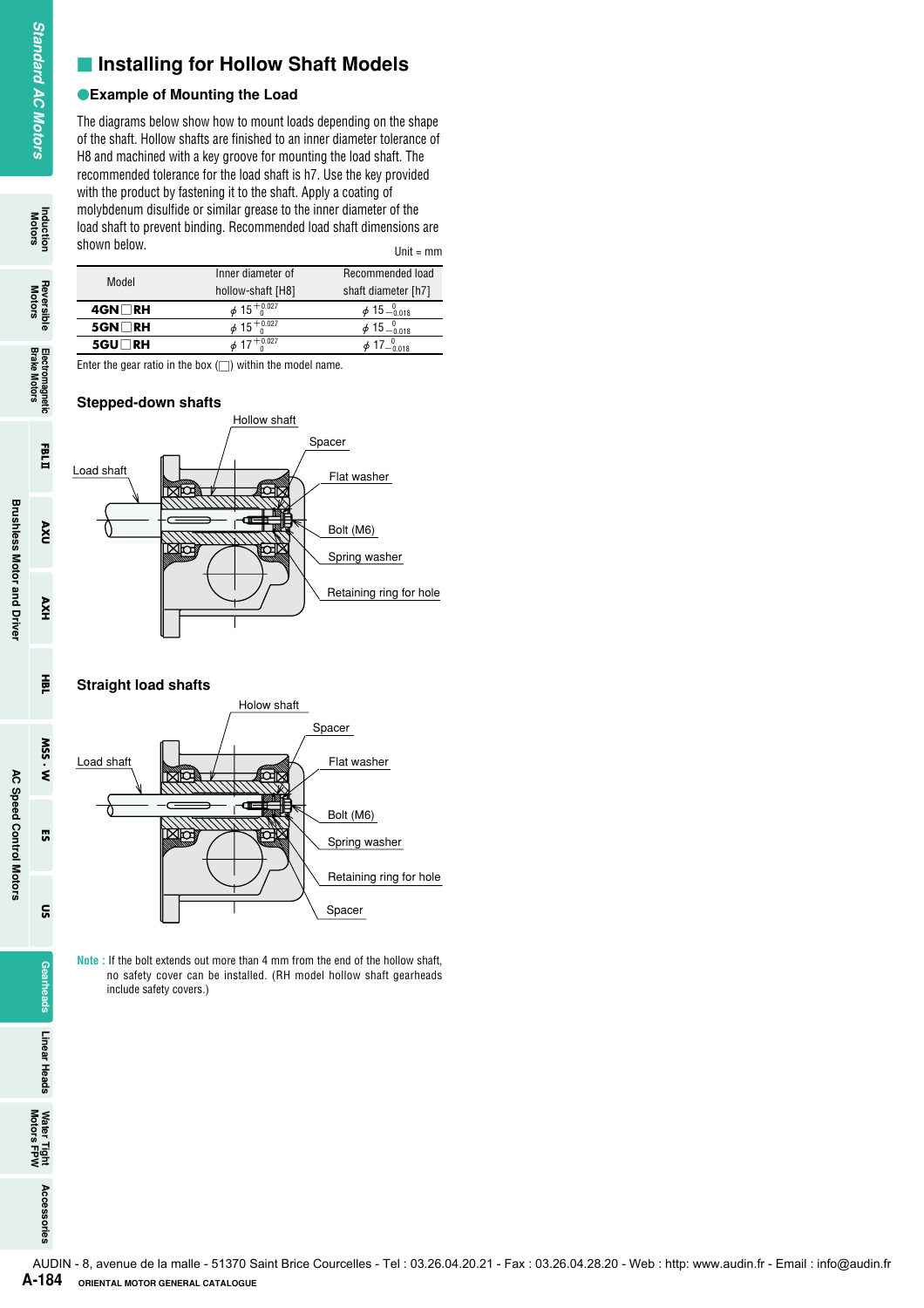# ■ Gearmotor — Torque Table

# $\bullet$ **Induction Motors**

| <b>HOIIOW Shaft</b> (All output shafts rotate opposite to the direction of motor shaft rotation.) |             |      |      |                |      |      |     |     |     |     |     | Unit = $N \cdot m$ |
|---------------------------------------------------------------------------------------------------|-------------|------|------|----------------|------|------|-----|-----|-----|-----|-----|--------------------|
| Model                                                                                             | speed r/min | 500  | 300  | 200            | 120  | 100  | 60  | 50  | 30  | 20  | 15  | 10                 |
|                                                                                                   | Gear ratio  | з    | 5    | 7.5            | 12.5 | 15   | 25  | 30  | 50  | 75  | 100 | 150                |
| 41K25GN-CWE /                                                                                     | Rating      | 0.25 | 0.41 | 0.77           | 1.5  | .8   | 3.1 | 3.7 | 6.2 | 8   | 8   | 8                  |
| $4$ GN $\Box$ RH                                                                                  | Start up    | 0.14 | 0.24 | 0.45           | 0.81 | 0.97 | 1.6 | 1.9 | 3.2 | 4.9 | 6.5 | 8                  |
| 5IK40GN-CWE /                                                                                     | Rating      | 0.45 | 0.75 | 1.5            | 2.6  | 3.1  | 4.5 | 5.4 | 9   | 10  | 10  | 10                 |
| $5$ GN $\Box$ RH                                                                                  | Start up    | 0.3  | 0.5  | 0.9            | 1.5  | . 8  | 2.7 | 3.2 | 5.4 | 8.1 | 10  | 10                 |
| 5IK60GU-CWE /                                                                                     | Rating      | 0.74 | 1.2  | 2.5            | 4.2  | 5    | 8.3 | 8.8 | 15  | 20  | 20  | 20                 |
| $4$ GU $\Box$ RH                                                                                  | Start up    | 0.48 | 0.8  | 1.4            | 2.4  | 2.9  | 4.8 | 5.2 | 8.6 | 13  | 17  | 20                 |
| 5IK90GU-CWE /                                                                                     | Rating      | 1.1  | 1.8  | 3.7            | 6.2  | 7.4  | 12  | 13  | 20  | 20  | 20  | 20                 |
| $5$ GN $\Box$ RH                                                                                  | Start up    | 0.68 | 1.1  | $\overline{2}$ | 3.4  | 4.1  | 6.8 | 7.3 | 12  | 18  | 20  | 20                 |

| Model                | speed r/min | 500  | 300  | 200  | 120  | 100  | 60  | 50  | 30  | 20  | 15  | 10 |
|----------------------|-------------|------|------|------|------|------|-----|-----|-----|-----|-----|----|
|                      | Gear ratio  | 3    | 5    | 7.5  | 12.5 | 15   | 25  | 30  | 50  | 75  | 100 | 50 |
| <b>4IK25GN-CWE /</b> | Rating      | 0.31 | 0.51 | 0.77 | 1.5  | 1.8  | 3.1 | 3.7 | 6.2 | 8   | 8   | 8  |
| $4$ GN $\Box$ RA     | Start up    | 0.18 | 0.3  | 0.45 | 0.81 | 0.97 | 1.6 | 1.9 | 3.2 | 4.9 | 6.5 | 8  |
| <b>5IK40GN-CWE /</b> | Rating      | 0.61 |      | 1.5  | 2.6  | 3.1  | 4.5 | 5.4 | 9   | 10  | 10  | 10 |
| $5$ GN $\Box$ RA     | Start up    | 0.36 | 0.6  | 0.9  | 1.5  | 1.8  | 2.7 | 3.2 | 5.4 | 8.1 | 10  | 10 |
| 5IK60GU-CWE /        | Rating      |      | 1.7  | 2.5  | 4.2  |      | 8.3 | 8.8 | 15  | 20  | 20  | 20 |
| 5GU∏RA               | Start up    | 0.58 | 0.96 | 1.4  | 2.4  | 2.9  | 4.8 | 5.2 | 8.6 | 13  | 17  | 20 |
| 5IK90GU-CWE /        | Rating      | .5   | 2.5  | 3.7  | 6.2  | 7.4  | 12  | 13  | 20  | 20  | 20  | 20 |
| 5GU∏RA               | Start up    | 0.81 | 1.4  | 2    | 3.4  | 4.1  | 6.8 | 7.3 | 12  | 18  | 20  | 20 |

# **Reversible Motors**

| Model                | speed r/min | 500  | 300  | 200  | 120  | 100 | 60  | 50  | 30  | 20  | 15  | 10 |
|----------------------|-------------|------|------|------|------|-----|-----|-----|-----|-----|-----|----|
|                      | Gear ratio  | з    | 5    | 7.5  | 12.5 | 15  | 25  | 30  | 50  | 75  | 100 | 50 |
| <b>4RK25GN-CWE /</b> | Rating      | 0.25 | 0.41 | 0.77 | 1.5  | .8  | 3.1 | 3.7 | 6.2 | 8   | 8   | 8  |
| $4$ GN $\Box$ RH     | Start up    | 0.19 | 0.32 | 0.6  | 1.1  | .3  | 2.2 | 2.6 | 4.3 | 6.5 | 8   | 8  |
| 5RK40GN-CWE /        | Rating      | 0.47 | 0.79 | 1.6  | 2.7  | 3.2 | 4.7 | 5.7 | 9.5 | 10  | 10  | 10 |
| $5$ GN $\Box$ RH     | Start up    | 0.41 | 0.68 | 1.2  | ŋ    | 2.4 | 3.6 | 4.4 | 7.3 | 10  | 10  | 10 |
| <b>5RK60GU-CWE /</b> | Rating      | 0.74 | 1.2  | 2.5  | 4.2  | b   | 8.3 | 8.8 | 15  | 20  | 20  | 20 |
| 5GU□RH               | Start up    | 0.71 | 1.2  | 2.1  | 3.5  | 4.2 | 7.1 | 7.6 | 13  | 19  | 20  | 20 |
| <b>5RK90GU-CWE /</b> | Rating      | l.1  | 1.8  | 3.7  | 6.2  | 7.4 | 12  | 13  | 20  | 20  | 20  | 20 |
| 5GU□RH               | Start up    | 0.9  | 1.5  | 2.7  | 4.5  | 5.4 | 9   | 9.7 | 16  | 20  | 20  | 20 |

| Model<br><b>4IK25GN-CWE /</b><br>4GN⊡RH<br><b>5IK40GN-CWE /</b><br>$5$ GN $\Box$ RH                                                                                                                                             | speed r/min<br>Gear ratio | 500                  |              |                |             |            |            |            |           |           |           | Unit = $N \cdot m$       |
|---------------------------------------------------------------------------------------------------------------------------------------------------------------------------------------------------------------------------------|---------------------------|----------------------|--------------|----------------|-------------|------------|------------|------------|-----------|-----------|-----------|--------------------------|
|                                                                                                                                                                                                                                 |                           |                      | 300          | 200            | 120         | 100        | 60         | 50         | 30        | 20        | 15        | 10                       |
|                                                                                                                                                                                                                                 |                           | 3                    | 5            | 7.5<br>0.77    | 12.5<br>1.5 | 15<br>1.8  | 25<br>3.1  | 30<br>3.7  | 50<br>6.2 | 75<br>8   | 100<br>8  | 150<br>8                 |
|                                                                                                                                                                                                                                 | Rating<br>Start up        | 0.25<br>0.14         | 0.41<br>0.24 | 0.45           | 0.81        | 0.97       | 1.6        | 1.9        | 3.2       | 4.9       | 6.5       | 8                        |
|                                                                                                                                                                                                                                 | Rating                    | 0.45                 | 0.75         | 1.5            | 2.6         | 3.1        | 4.5        | 5.4        | 9         | 10        | 10        | 10                       |
|                                                                                                                                                                                                                                 | Start up                  | 0.3                  | 0.5          | 0.9            | 1.5         | 1.8        | 2.7        | 3.2        | 5.4       | 8.1       | 10        | 10                       |
| <b>5IK60GU-CWE /</b>                                                                                                                                                                                                            | Rating                    | 0.74                 | 1.2          | 2.5            | 4.2         | 5          | 8.3        | 8.8        | 15        | 20        | 20        | 20                       |
| 4GU□RH                                                                                                                                                                                                                          | Start up                  | 0.48                 | 0.8          | 1.4            | 2.4         | 2.9        | 4.8        | 5.2        | 8.6       | 13        | 17        | 20                       |
| <b>5IK90GU-CWE /</b>                                                                                                                                                                                                            | Rating                    | 1.1                  | 1.8          | 3.7            | 6.2         | 7.4        | 12         | 13         | 20        | 20        | 20        | 20                       |
| $5$ GN $\Box$ RH                                                                                                                                                                                                                | Start up                  | 0.68                 | 1.1          | $\overline{2}$ | 3.4         | 4.1        | 6.8        | 7.3        | 12        | 18        | 20        | 20                       |
| Solid shaft (All output shafts rotate opposite to the direction of motor shaft rotation.)                                                                                                                                       |                           |                      |              |                |             |            |            |            |           |           |           | Unit = $N \cdot m$       |
|                                                                                                                                                                                                                                 | speed r/min               | 500                  | 300          | 200            | 120         | 100        | 60         | 50         | 30        | 20        | 15        | 10                       |
| Model                                                                                                                                                                                                                           | Gear ratio                | 3                    | 5            | 7.5            | 12.5        | 15         | 25         | 30         | 50        | 75        | 100       | 150                      |
| 41K25GN-CWE /                                                                                                                                                                                                                   | Rating                    | 0.31                 | 0.51         | 0.77           | 1.5         | 1.8        | 3.1        | 3.7        | 6.2       | 8         | 8         | 8                        |
| 4GN <b>NRA</b>                                                                                                                                                                                                                  | Start up                  | 0.18                 | 0.3          | 0.45           | 0.81        | 0.97       | 1.6        | 1.9        | 3.2       | 4.9       | 6.5       | 8                        |
| <b>5IK40GN-CWE /</b>                                                                                                                                                                                                            | Rating                    | 0.61                 | $\mathbf{1}$ | 1.5            | 2.6         | 3.1        | 4.5        | 5.4        | 9         | 10        | 10        | 10                       |
| $5$ GN $\Box$ RA<br><b>5IK60GU-CWE /</b>                                                                                                                                                                                        | Start up<br>Rating        | 0.36                 | 0.6          | 0.9<br>2.5     | 1.5<br>4.2  | 1.8<br>5   | 2.7<br>8.3 | 3.2<br>8.8 | 5.4<br>15 | 8.1<br>20 | 10<br>20  | 10<br>20                 |
| 5GU□RA                                                                                                                                                                                                                          | Start up                  | $\mathbf{1}$<br>0.58 | 1.7<br>0.96  | 1.4            | 2.4         | 2.9        | 4.8        | 5.2        | 8.6       | 13        | 17        | 20                       |
| 5IK90GU-CWE /                                                                                                                                                                                                                   | Rating                    | 1.5                  | 2.5          | 3.7            | 6.2         | 7.4        | 12         | 13         | 20        | 20        | 20        | 20                       |
| 5GU□RA                                                                                                                                                                                                                          | Start up                  | 0.81                 | 1.4          | $\overline{2}$ | 3.4         | 4.1        | 6.8        | 7.3        | 12        | 18        | 20        | 20                       |
|                                                                                                                                                                                                                                 | speed r/min               | 500                  | 300          | 200            | 120         | 100        | 60         | 50         | 30        | 20        | 15        | Unit = $N \cdot m$<br>10 |
| Model                                                                                                                                                                                                                           | Gear ratio                | 3                    | 5            | 7.5            | 12.5        | 15         | 25         | 30         | 50        | 75        | 100       | <b>150</b>               |
|                                                                                                                                                                                                                                 | Rating                    | 0.25                 | 0.41         | 0.77           | 1.5         | 1.8        | 3.1        | 3.7        | 6.2       | 8         | 8         | 8                        |
| 4GN□RH                                                                                                                                                                                                                          | Start up                  | 0.19                 | 0.32         | 0.6            | 1.1         | 1.3        | 2.2        | 2.6        | 4.3       | 6.5       | 8         | 8                        |
|                                                                                                                                                                                                                                 | Rating                    | 0.47                 | 0.79         | 1.6            | 2.7         | 3.2        | 4.7        | 5.7        | 9.5       | 10        | 10        | 10                       |
| 5GN□RH                                                                                                                                                                                                                          | Start up                  | 0.41                 | 0.68         | 1.2            | 2           | 2.4        | 3.6        | 4.4        | 7.3       | 10        | 10        | 10                       |
| 5GU□RH                                                                                                                                                                                                                          | Rating<br>Start up        | 0.74                 | 1.2          | 2.5<br>2.1     | 4.2<br>3.5  | 5<br>4.2   | 8.3<br>7.1 | 8.8<br>7.6 | 15<br>13  | 20<br>19  | 20<br>20  | 20<br>20                 |
|                                                                                                                                                                                                                                 | Rating                    | 0.71<br>1.1          | 1.2<br>1.8   | 3.7            | 6.2         | 7.4        | 12         | 13         | 20        | 20        | 20        | 20                       |
| 5GU□RH                                                                                                                                                                                                                          | Start up                  | 0.9                  | 1.5          | 2.7            | 4.5         | 5.4        | 9          | 9.7        | 16        | 20        | 20        | 20                       |
| <b>• Reversible Motors</b><br><b>Hollow shaft</b> (All output shafts rotate opposite to the direction of motor shaft rotation.)<br><b>4RK25GN-CWE /</b><br><b>5RK40GN-CWE /</b><br><b>5RK60GU-CWE /</b><br><b>5RK90GU-CWE /</b> |                           |                      |              |                |             |            |            |            |           |           |           |                          |
|                                                                                                                                                                                                                                 |                           |                      |              |                |             |            |            |            |           |           |           | $Unit = N \cdot m$       |
| Model                                                                                                                                                                                                                           | speed r/min<br>Gear ratio | 500<br>3             | 300<br>5     | 200<br>7.5     | 120<br>12.5 | 100<br>15  | 60<br>25   | 50<br>30   | 30<br>50  | 20<br>75  | 15<br>100 | 10<br>150                |
|                                                                                                                                                                                                                                 | Rating                    | 0.31                 | 0.51         | 0.77           | 1.5         | 1.8        | 3.1        | 3.7        | 6.2       | 8         | 8         | 8                        |
| 4GN□RA                                                                                                                                                                                                                          | Start up                  | 0.24                 | 0.4          | 0.6            | 1.1         | 1.3        | 2.2        | 2.6        | 4.3       | 6.5       | 8         | 8                        |
|                                                                                                                                                                                                                                 | Rating                    | 0.64                 | 1.1          | 1.6            | 2.7         | 3.2        | 4.7        | 5.7        | 9.5       | 10        | 10        | 10                       |
| Solid shaft (All output shafts rotate opposite to the direction of motor shaft rotation.)<br><b>4RK25GN-CWE /</b><br>5RK40GN-CWE /<br>5GN□RA                                                                                    | Start up                  | 0.49                 | 0.81         | 1.2            | 2           | 2.4        | 3.6        | 4.4        | 7.3       | 10        | 10        | 10                       |
|                                                                                                                                                                                                                                 | Rating                    | $\mathbf{1}$         | 1.7          | 2.5            | 4.2         | 5          | 8.3        | 8.8        | 15        | 20        | 20        | 20                       |
| 5RK60GU-CWE /<br>5GU□RA<br><b>5RK90GU-CWE /</b>                                                                                                                                                                                 | Start up<br>Rating        | 0.85<br>1.5          | 1.4<br>2.5   | 2.1<br>3.7     | 3.5<br>6.2  | 4.2<br>7.4 | 7.1<br>12  | 7.6<br>13  | 13<br>20  | 19<br>20  | 20<br>20  | 20<br>20                 |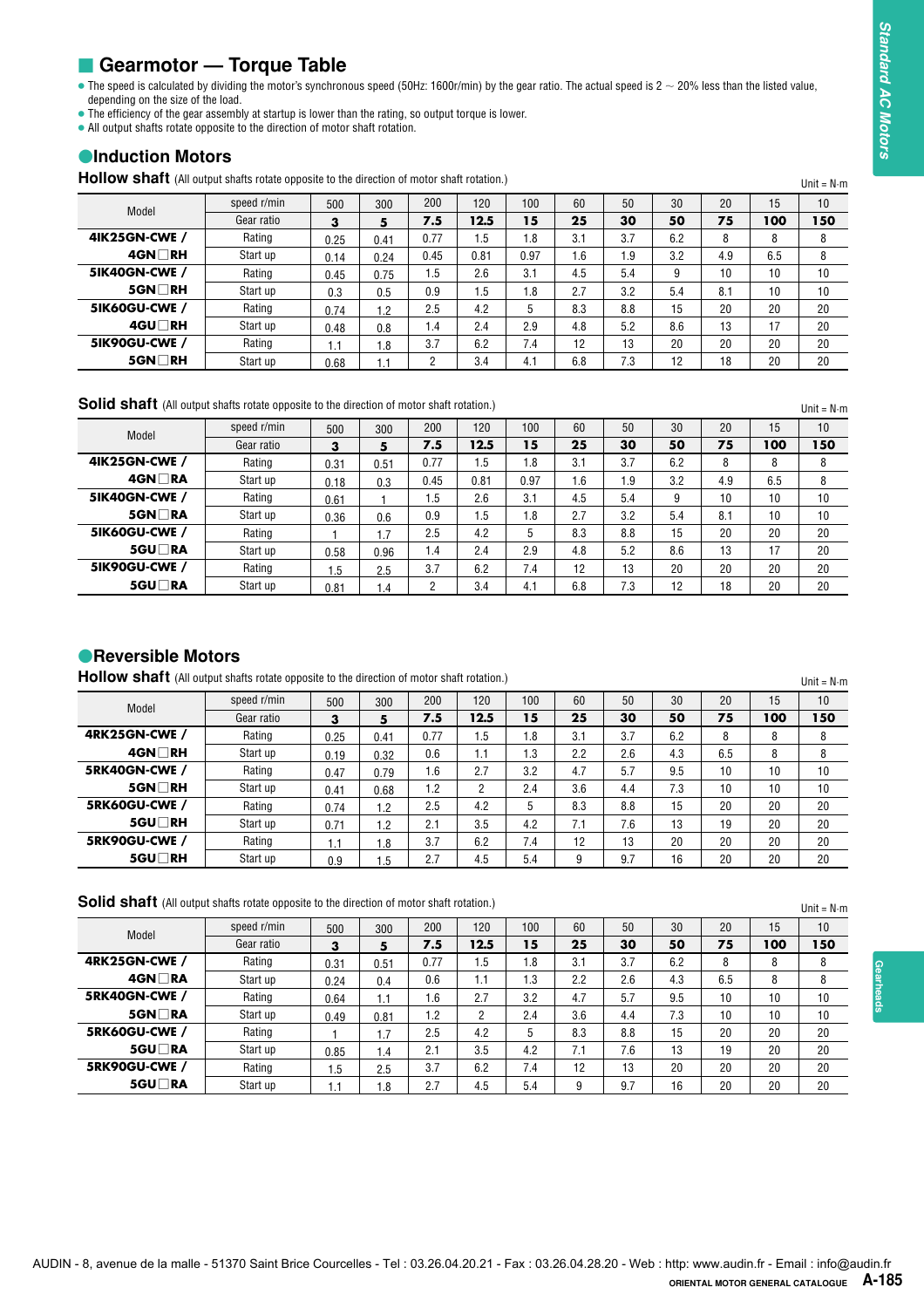# **Electromagnetic Brake Motors**

| <b>HOIIOW SHATT</b> (All output shafts rotate opposite to the direction of motor shaft rotation.) |             |      |      |      |      |     |     |     |     |     |     | Unit = $N \cdot m$ |
|---------------------------------------------------------------------------------------------------|-------------|------|------|------|------|-----|-----|-----|-----|-----|-----|--------------------|
| Model                                                                                             | speed r/min | 500  | 300  | 200  | 120  | 100 | 60  | 50  | 30  | 20  | 15  | 10                 |
|                                                                                                   | Gear ratio  | 3    | 5    | 7.5  | 12.5 | 15  | 25  | 30  | 50  | 75  | 100 | 150                |
| 4RK25GN-CWME/                                                                                     | Rating      | 0.25 | 0.41 | 0.77 | ۱.5  | 1.8 | 3.1 | 3.7 | 6.2 | 8   | 8   | 8                  |
| $4$ GN $\Box$ RH                                                                                  | Start up    | 0.19 | 0.32 | 0.6  | 1.1  | I.3 | 2.2 | 2.6 | 4.3 | 6.5 | 8   | 8                  |
| 5RK40GN-CWME/                                                                                     | Rating      | 0.47 | 0.79 | 1.6  | 2.7  | 3.2 | 4.7 | 5.7 | 9.5 | 10  | 10  | 10                 |
| $5$ GN $\Box$ RH                                                                                  | Start up    | 0.41 | 0.68 | 1.2  | 2    | 2.4 | 3.6 | 4.4 | 7.3 | 10  | 10  | 10                 |
| 5RK60GU-CWME/                                                                                     | Rating      | 0.74 | 1.2  | 2.5  | 4.2  | 5   | 8.3 | 8.8 | 15  | 20  | 20  | 20                 |
| $5$ GU $\Box$ RH                                                                                  | Start up    | 0.71 | 1.2  | 2.1  | 3.5  | 4.2 | 7.1 | 7.6 | 13  | 19  | 20  | 20                 |
| 5RK90GU-CWME/                                                                                     | Rating      | 1.1  | 1.8  | 3.7  | 6.2  | 7.4 | 12  | 13  | 20  | 20  | 20  | 20                 |
| 5GU□RH                                                                                            | Start up    | 0.9  | 1.5  | 2.7  | 4.5  | 5.4 | 9   | 9.7 | 16  | 20  | 20  | 20                 |

| Solid shaft (All output shafts rotate opposite to the direction of motor shaft rotation.) |             |      |         |      |      |     |     |     |     |     |     | Unit = $N \cdot m$ |
|-------------------------------------------------------------------------------------------|-------------|------|---------|------|------|-----|-----|-----|-----|-----|-----|--------------------|
| Model                                                                                     | speed r/min | 500  | 300     | 200  | 120  | 100 | 60  | 50  | 30  | 20  | 15  | 10                 |
|                                                                                           | Gear ratio  | 3    | 5       | 7.5  | 12.5 | 15  | 25  | 30  | 50  | 75  | 100 | 150                |
| 4RK25GN-CWME/                                                                             | Rating      | 0.31 | 0.51    | 0.77 | 1.5  | 1.8 | 3.1 | 3.7 | 6.2 | 8   | 8   | 8                  |
| 4GN∏RA                                                                                    | Start up    | 0.24 | 0.4     | 0.6  | 1.1  | l.3 | 2.2 | 2.6 | 4.3 | 6.5 | 8   | 8                  |
| 5RK40GN-CWME/                                                                             | Rating      | 0.64 | 1.1     | 1.6  | 2.7  | 3.2 | 4.7 | 5.7 | 9.5 | 10  | 10  | 10                 |
| $5$ GN $\Box$ RA                                                                          | Start up    | 0.49 | 0.81    | 1.2  | 2    | 2.4 | 3.6 | 4.4 | 7.3 | 10  | 10  | 10                 |
| 5RK60GU-CWME/                                                                             | Rating      |      | .7      | 2.5  | 4.2  | 5   | 8.3 | 8.8 | 15  | 20  | 20  | 20                 |
| 5GU∏RA                                                                                    | Start up    | 0.85 | $\cdot$ | 2.1  | 3.5  | 4.2 | 7.1 | 7.6 | 13  | 19  | 20  | 20                 |
| 5RK90GU-CWME/                                                                             | Rating      | 1.5  | 2.5     | 3.7  | 6.2  | 7.4 | 12  | 13  | 20  | 20  | 20  | 20                 |
| 5GU∏RA                                                                                    | Start up    | 1.1  | .8      | 2.7  | 4.5  | 5.4 | 9   | 9.7 | 16  | 20  | 20  | 20                 |

# **Speed Control Motors MSS•W Series Induction Type**

| Model<br>4RK25GN-CWME/<br>$4GM$ RH<br>5RK40GN-CWME/<br>5GN□RH<br>5RK60GU-CWME/<br>5GU□RH<br>5RK90GU-CWME/<br>5GU□RH<br><b>Solid shaft</b> (All output shafts rotate opposite to the direction of motor shaft rotation.)<br>Model<br>4RK25GN-CWME/ | speed r/min<br>Gear ratio<br>Rating<br>Start up<br>Rating<br>Start up<br>Rating<br>Start up<br>Rating<br>Start up<br>speed r/min<br>Gear ratio | 500<br>3<br>0.25<br>0.19<br>0.47<br>0.41<br>0.74<br>0.71<br>1.1<br>0.9 | 300<br>5<br>0.41<br>0.32<br>0.79<br>0.68<br>1.2<br>1.2<br>1.8<br>1.5 | 200<br>7.5<br>0.77<br>0.6<br>1.6<br>1.2<br>2.5<br>2.1<br>3.7<br>2.7 | 120<br>12.5<br>1.5<br>1.1<br>2.7<br>$\overline{2}$<br>4.2<br>3.5<br>6.2<br>4.5 | 100<br>15<br>1.8<br>1.3<br>3.2<br>2.4<br>5<br>4.2<br>7.4<br>5.4 | 60<br>25<br>3.1<br>2.2<br>4.7<br>3.6<br>8.3<br>7.1<br>12<br>9 | 50<br>30<br>3.7<br>2.6<br>5.7<br>4.4<br>8.8<br>7.6<br>13 | 30<br>50<br>6.2<br>4.3<br>9.5<br>7.3 | 20<br>75<br>8<br>6.5 | 15<br>100<br>8 | 150                       |
|---------------------------------------------------------------------------------------------------------------------------------------------------------------------------------------------------------------------------------------------------|------------------------------------------------------------------------------------------------------------------------------------------------|------------------------------------------------------------------------|----------------------------------------------------------------------|---------------------------------------------------------------------|--------------------------------------------------------------------------------|-----------------------------------------------------------------|---------------------------------------------------------------|----------------------------------------------------------|--------------------------------------|----------------------|----------------|---------------------------|
|                                                                                                                                                                                                                                                   |                                                                                                                                                |                                                                        |                                                                      |                                                                     |                                                                                |                                                                 |                                                               |                                                          |                                      |                      |                |                           |
|                                                                                                                                                                                                                                                   |                                                                                                                                                |                                                                        |                                                                      |                                                                     |                                                                                |                                                                 |                                                               |                                                          |                                      |                      |                |                           |
|                                                                                                                                                                                                                                                   |                                                                                                                                                |                                                                        |                                                                      |                                                                     |                                                                                |                                                                 |                                                               |                                                          |                                      |                      | 8              |                           |
|                                                                                                                                                                                                                                                   |                                                                                                                                                |                                                                        |                                                                      |                                                                     |                                                                                |                                                                 |                                                               |                                                          |                                      | 10                   | 10             |                           |
|                                                                                                                                                                                                                                                   |                                                                                                                                                |                                                                        |                                                                      |                                                                     |                                                                                |                                                                 |                                                               |                                                          |                                      | 10                   | 10             |                           |
|                                                                                                                                                                                                                                                   |                                                                                                                                                |                                                                        |                                                                      |                                                                     |                                                                                |                                                                 |                                                               |                                                          | 15                                   | 20                   | 20             |                           |
|                                                                                                                                                                                                                                                   |                                                                                                                                                |                                                                        |                                                                      |                                                                     |                                                                                |                                                                 |                                                               |                                                          | 13                                   | 19                   | 20             |                           |
|                                                                                                                                                                                                                                                   |                                                                                                                                                |                                                                        |                                                                      |                                                                     |                                                                                |                                                                 |                                                               |                                                          | 20                                   | 20                   | 20             |                           |
|                                                                                                                                                                                                                                                   |                                                                                                                                                |                                                                        |                                                                      |                                                                     |                                                                                |                                                                 |                                                               | 9.7                                                      | 16                                   | 20                   | 20             | Unit = $N \cdot m$        |
|                                                                                                                                                                                                                                                   |                                                                                                                                                | 500                                                                    | 300                                                                  | 200                                                                 | 120                                                                            | 100                                                             | 60                                                            | 50                                                       | 30                                   | 20                   | 15             |                           |
|                                                                                                                                                                                                                                                   |                                                                                                                                                | 3                                                                      | 5                                                                    | 7.5                                                                 | 12.5                                                                           | 15                                                              | 25                                                            | 30                                                       | 50                                   | 75                   | 100            | 150                       |
|                                                                                                                                                                                                                                                   | Rating                                                                                                                                         | 0.31                                                                   | 0.51                                                                 | 0.77                                                                | 1.5                                                                            | 1.8                                                             | 3.1                                                           | 3.7                                                      | 6.2                                  | 8                    | 8              |                           |
| 4GN ∏RA                                                                                                                                                                                                                                           | Start up                                                                                                                                       | 0.24                                                                   | 0.4                                                                  | 0.6                                                                 | 1.1                                                                            | 1.3                                                             | 2.2                                                           | 2.6                                                      | 4.3                                  | 6.5                  | 8              |                           |
| 5RK40GN-CWME/                                                                                                                                                                                                                                     | Rating                                                                                                                                         | 0.64                                                                   | 1.1                                                                  | 1.6                                                                 | 2.7                                                                            | 3.2                                                             | 4.7                                                           | 5.7                                                      | 9.5                                  | 10                   | 10             |                           |
| 5GN□RA                                                                                                                                                                                                                                            | Start up                                                                                                                                       | 0.49                                                                   | 0.81                                                                 | 1.2                                                                 | $\overline{2}$                                                                 | 2.4                                                             | 3.6                                                           | 4.4                                                      | 7.3                                  | 10                   | 10             |                           |
| 5RK60GU-CWME/                                                                                                                                                                                                                                     | Rating                                                                                                                                         | $\mathbf{1}$                                                           | 1.7                                                                  | 2.5                                                                 | 4.2                                                                            | 5                                                               | 8.3                                                           | 8.8                                                      | 15                                   | 20                   | 20             |                           |
| 5GU□RA                                                                                                                                                                                                                                            | Start up                                                                                                                                       | 0.85                                                                   | 1.4                                                                  | 2.1                                                                 | 3.5                                                                            | 4.2                                                             | 7.1                                                           | 7.6                                                      | 13                                   | 19                   | 20             |                           |
| 5RK90GU-CWME/<br>5GU□RA                                                                                                                                                                                                                           | Rating<br>Start up                                                                                                                             | 1.5                                                                    | 2.5<br>1.8                                                           | 3.7<br>2.7                                                          | 6.2<br>4.5                                                                     | 7.4<br>5.4                                                      | 12<br>9                                                       | 13<br>9.7                                                | 20<br>16                             | 20<br>20             | 20<br>20       |                           |
|                                                                                                                                                                                                                                                   |                                                                                                                                                |                                                                        |                                                                      |                                                                     |                                                                                |                                                                 |                                                               |                                                          |                                      |                      |                |                           |
| ● Speed Control Motors<br>Hollow shaft (All output shafts rotate opposite to the direction of motor shaft rotation.)                                                                                                                              |                                                                                                                                                | <b>MSS . W</b> Series Induction Type                                   |                                                                      |                                                                     |                                                                                |                                                                 |                                                               |                                                          |                                      |                      |                | Unit = $N \cdot m$        |
| Model                                                                                                                                                                                                                                             | Gear ratio                                                                                                                                     |                                                                        |                                                                      |                                                                     |                                                                                |                                                                 |                                                               |                                                          | 50                                   | 75                   | 100            | 150                       |
|                                                                                                                                                                                                                                                   |                                                                                                                                                | 3                                                                      | 5                                                                    | 7.5                                                                 | 12.5                                                                           | 15                                                              | 25                                                            | 30                                                       |                                      |                      |                |                           |
|                                                                                                                                                                                                                                                   | 1200r/min                                                                                                                                      | 0.25                                                                   | 0.41                                                                 | 0.77                                                                | 1.5                                                                            | 1.8                                                             | 3.1                                                           | 3.7                                                      | 6.2                                  | 8                    | 8              |                           |
| MSS425-402YE/                                                                                                                                                                                                                                     | 90r/min                                                                                                                                        | 0.06                                                                   | 0.1                                                                  | 0.19                                                                | 0.38                                                                           | 0.45                                                            | 0.75                                                          | 0.9                                                      | 1.5                                  | 2.3                  | 3              |                           |
| 4GN□RH                                                                                                                                                                                                                                            | Start up                                                                                                                                       | 0.15                                                                   | 0.25                                                                 | 0.47                                                                | 0.84                                                                           | $\mathbf{1}$                                                    | 1.7                                                           | $\overline{2}$                                           | 3.4                                  | 5.1                  | 6.8            |                           |
| MSS540-402YE/                                                                                                                                                                                                                                     | 1200r/min                                                                                                                                      | 0.48                                                                   | 0.8                                                                  | 1.6                                                                 | 2.7                                                                            | 3.3                                                             | 4.8                                                           | 5.8                                                      | 9.6                                  | 10                   | 10             |                           |
| 5GN∏RH                                                                                                                                                                                                                                            | 90r/min                                                                                                                                        | 0.098                                                                  | 0.16                                                                 | 0.33                                                                | 0.55                                                                           | 0.66                                                            | 0.98                                                          | 1.2                                                      | $\overline{2}$                       | 2.9                  | 3.9            |                           |
|                                                                                                                                                                                                                                                   | Start up                                                                                                                                       | 0.29                                                                   | 0.48                                                                 | 0.86                                                                | 1.4                                                                            | 1.7                                                             | 2.6                                                           | 3.1                                                      | 5.1                                  | 7.7                  | 10             |                           |
| MSS560-502YE/                                                                                                                                                                                                                                     | 1200r/min                                                                                                                                      | 0.74                                                                   | 1.2                                                                  | 2.5                                                                 | 4.2                                                                            | 5                                                               | 8.3                                                           | 8.8                                                      | 15                                   | 20                   | 20             |                           |
| 5GU□RH                                                                                                                                                                                                                                            | 90r/min                                                                                                                                        | 0.3                                                                    | 0.5                                                                  | 1                                                                   | 1.7                                                                            | $\overline{c}$                                                  | 3.4                                                           | 3.6                                                      | 6                                    | 9                    | 12             |                           |
|                                                                                                                                                                                                                                                   | Start up                                                                                                                                       | 0.53                                                                   | 0.88                                                                 | 1.6                                                                 | 2.6                                                                            | 3.2                                                             | 5.3                                                           | 5.7                                                      | 9.5                                  | 14                   | 19             |                           |
| MSS590-502YE/                                                                                                                                                                                                                                     | 1200r/min                                                                                                                                      | 1.1                                                                    | 1.8                                                                  | 3.7                                                                 | 6.2                                                                            | 7.4                                                             | 12                                                            | 13                                                       | 20                                   | 20                   | 20             |                           |
| 5GU□RH                                                                                                                                                                                                                                            | 90r/min<br>Start up                                                                                                                            | 0.39<br>0.69                                                           | 0.65<br>1.2                                                          | 1.3<br>2.1                                                          | 2.2<br>3.5                                                                     | 2.7<br>4.1                                                      | 4.4<br>6.9                                                    | 4.7<br>7.5                                               | 7.8<br>12                            | 12<br>19             | 16<br>20       |                           |
| <b>Solid shaft</b> (All output shafts rotate opposite to the direction of motor shaft rotation.)<br>Model                                                                                                                                         | Gear ratio                                                                                                                                     | 3                                                                      | 5                                                                    | 7.5                                                                 | 12.5                                                                           | 15                                                              | 25                                                            | 30                                                       | 50                                   | 75                   | 100            |                           |
| MSS425-402YE/                                                                                                                                                                                                                                     | 1200r/min                                                                                                                                      | 0.31                                                                   | 0.51                                                                 | 0.77                                                                | 1.5                                                                            | 1.8                                                             | 3.1                                                           | 3.7                                                      | 6.2                                  | 8                    | 8              |                           |
| 4GN□RA                                                                                                                                                                                                                                            | 90r/min                                                                                                                                        | 0.075                                                                  | 0.13                                                                 | 0.19                                                                | 0.38                                                                           | 0.45                                                            | 0.75                                                          | 0.9                                                      | 1.5                                  | 2.3                  | 3              |                           |
|                                                                                                                                                                                                                                                   | Start up                                                                                                                                       | 0.19                                                                   | 0.31                                                                 | 0.47                                                                | 0.84                                                                           | 1                                                               | 1.7                                                           | 2                                                        | 3.4                                  | 5.1                  | 6.8            | Unit = $N \cdot m$<br>150 |
| MSS540-402YE/                                                                                                                                                                                                                                     | 1200r/min                                                                                                                                      | 0.65                                                                   | 1.1                                                                  | 1.6                                                                 | 2.7                                                                            | 3.3                                                             | 4.8                                                           | 5.8                                                      | 9.6                                  | 10                   | 10             |                           |
| 5GN□RA                                                                                                                                                                                                                                            | 90r/min                                                                                                                                        | 0.13                                                                   | 0.22                                                                 | 0.33                                                                | 0.55                                                                           | 0.66                                                            | 0.98                                                          | 1.2                                                      | $\overline{2}$                       | 2.9                  | 3.9            |                           |
|                                                                                                                                                                                                                                                   | Start up                                                                                                                                       | 0.34                                                                   | 0.57                                                                 | 0.86                                                                | 1.4                                                                            | 1.7                                                             | 2.6                                                           | 3.1                                                      | 5.1                                  | 7.7                  | 10             |                           |
| MSS560-502YE/                                                                                                                                                                                                                                     | 1200r/min                                                                                                                                      | 1                                                                      | 1.7                                                                  | 2.5                                                                 | 4.2                                                                            | 5                                                               | 8.3                                                           | 8.8                                                      | 15                                   | 20                   | 20             |                           |
| 5GU□RA                                                                                                                                                                                                                                            | 90r/min                                                                                                                                        | 0.41                                                                   | 0.68                                                                 | $\mathbf{1}$                                                        | 1.7                                                                            | $\overline{c}$                                                  | 3.4                                                           | 3.6                                                      | 6                                    | 9                    | 12             |                           |
|                                                                                                                                                                                                                                                   | Start up                                                                                                                                       | 0.63                                                                   | 1.1                                                                  | 1.6                                                                 | 2.6                                                                            | 3.2                                                             | 5.3                                                           | 5.7                                                      | 9.5                                  | 14                   | 19             |                           |
| MSS590-502YE/                                                                                                                                                                                                                                     | 1200r/min<br>90r/min                                                                                                                           | 1.5<br>0.53                                                            | 2.5<br>0.88                                                          | 3.7<br>1.3                                                          | 6.2<br>2.2                                                                     | 7.4<br>2.7                                                      | 12<br>4.4                                                     | 13<br>4.7                                                | 20<br>7.8                            | 20<br>12             | 20<br>16       |                           |

| <b>SOIIG SHATT</b> (All output shafts rotate opposite to the direction of motor shaft rotation.) |            |       |      |      |      |      |      |                |     |     |                  | Unit = $N \cdot m$ |
|--------------------------------------------------------------------------------------------------|------------|-------|------|------|------|------|------|----------------|-----|-----|------------------|--------------------|
| Model                                                                                            | Gear ratio | 3     | 5    | 7.5  | 12.5 | 15   | 25   | 30             | 50  | 75  | 100              | 150                |
| MSS425-402YE/                                                                                    | 1200r/min  | 0.31  | 0.51 | 0.77 | 1.5  | 1.8  | 3.1  | 3.7            | 6.2 | 8   | 8                | 8                  |
| $4$ GN $\Box$ RA                                                                                 | 90r/min    | 0.075 | 0.13 | 0.19 | 0.38 | 0.45 | 0.75 | 0.9            | 1.5 | 2.3 | 3                | 4.5                |
|                                                                                                  | Start up   | 0.19  | 0.31 | 0.47 | 0.84 |      | 1.7  | $\overline{2}$ | 3.4 | 5.1 | 6.8              | 8                  |
| MSS540-402YE/                                                                                    | 1200r/min  | 0.65  | 1.1  | 1.6  | 2.7  | 3.3  | 4.8  | 5.8            | 9.6 | 10  | 10 <sup>1</sup>  | 10                 |
| $5$ GN $\Box$ RA                                                                                 | 90r/min    | 0.13  | 0.22 | 0.33 | 0.55 | 0.66 | 0.98 | 1.2            | 2   | 2.9 | 3.9              | 5.9                |
|                                                                                                  | Start up   | 0.34  | 0.57 | 0.86 | 1.4  | 1.7  | 2.6  | 3.1            | 5.1 | 7.7 | 10 <sup>10</sup> | 10                 |
| MSS560-502YE/                                                                                    | 1200r/min  |       | 1.7  | 2.5  | 4.2  | 5    | 8.3  | 8.8            | 15  | 20  | 20               | 20                 |
| $5$ GU $\Box$ RA                                                                                 | 90r/min    | 0.41  | 0.68 |      | 1.7  | 2    | 3.4  | 3.6            | 6   | 9   | 12               | 15                 |
|                                                                                                  | Start up   | 0.63  | 1.1  | 1.6  | 2.6  | 3.2  | 5.3  | 5.7            | 9.5 | 14  | 19               | 20                 |
| MSS590-502YE/                                                                                    | 1200r/min  | 1.5   | 2.5  | 3.7  | 6.2  | 7.4  | 12   | 13             | 20  | 20  | 20               | 20                 |
| 5GU∏RA                                                                                           | 90r/min    | 0.53  | 0.88 | 1.3  | 2.2  | 2.7  | 4.4  | 4.7            | 7.8 | 12  | 16               | 20                 |
|                                                                                                  | Start up   | 0.83  | 1.4  | 2.1  | 3.5  | 4.1  | 6.9  | 7.5            | 12  | 19  | 20               | 20                 |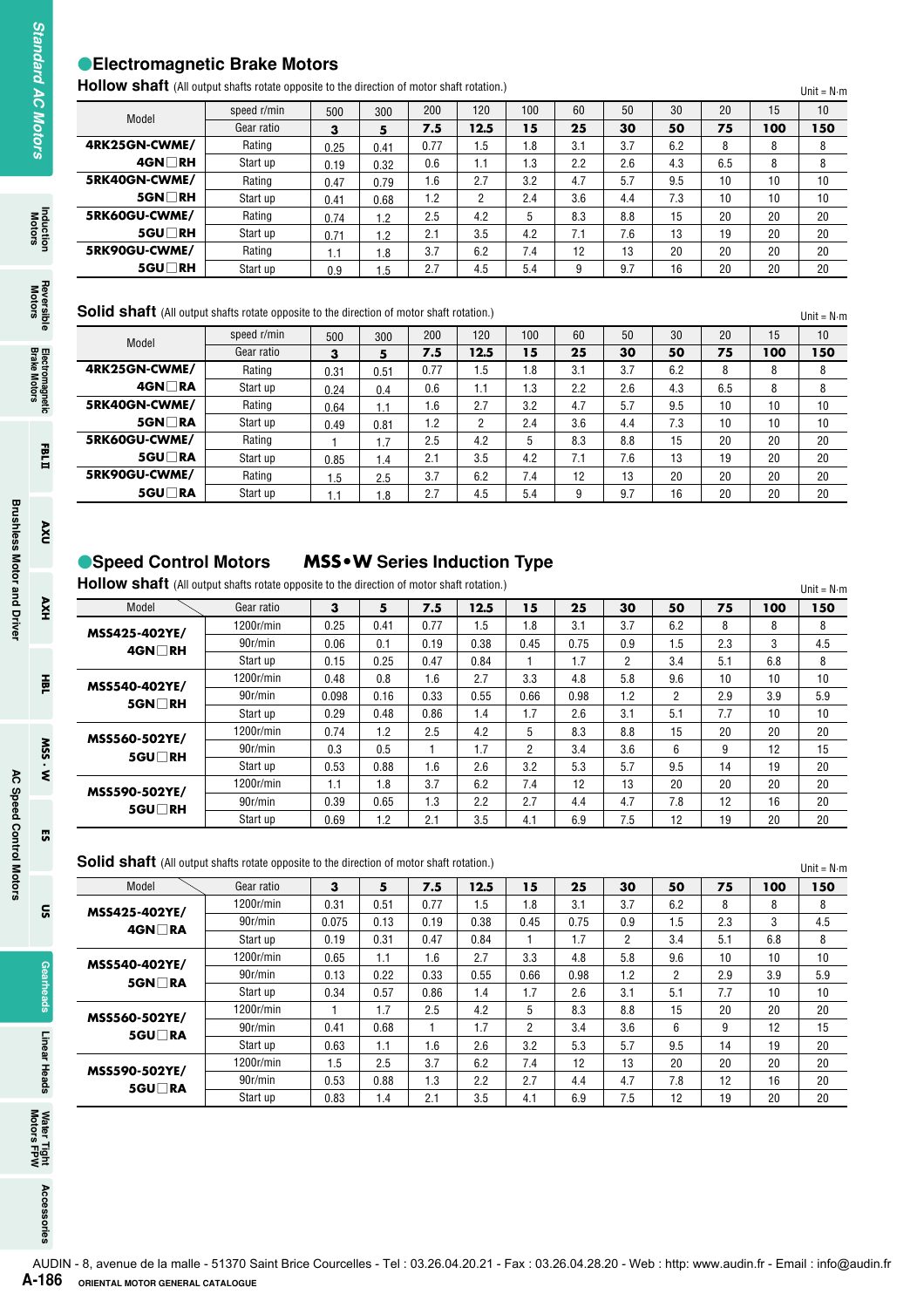# **Speed Control Motors MSS•W Series Reversible Type**

| Hollow shaft (All output shafts rotate opposite to the direction of motor shaft rotation.) |            |      |  |      |  |    |    |
|--------------------------------------------------------------------------------------------|------------|------|--|------|--|----|----|
| Model                                                                                      | Gear ratio |      |  | 12.5 |  | 30 | 50 |
| MCCAOE AIOVE/                                                                              | 1200r/min  | 0.25 |  | .5   |  |    |    |

| Model            | Gear ratio | з    | 5    | 7.5  | 12.5           | 15      | 25  | 30  | 50  | 75  | 100 | 150 |
|------------------|------------|------|------|------|----------------|---------|-----|-----|-----|-----|-----|-----|
| MSS425-412YE/    | 1200r/min  | 0.25 | 0.41 | 0.77 | 1.5            | .8      | 3.1 | 3.7 | 6.2 | 8   | 8   | 8   |
| $4$ GN $\Box$ RH | 90r/min    | 0.12 | 0.2  | 0.38 | 0.75           | 0.9     | 1.5 | 1.8 | 3   | 4.5 | 6   | 8   |
|                  | Start up   | 0.18 | 0.3  | 0.56 |                | $\cdot$ | 2   | 2.4 | 4.1 | 6.1 | 8   | 8   |
| MSS540-412YE/    | 1200r/min  | 0.48 | 0.8  | 1.6  | 2.7            | 3.3     | 4.8 | 5.8 | 9.6 | 10  | 10  | 10  |
| $5$ GN $\Box$ RH | 90r/min    | 0.22 | 0.36 | 0.74 | 1.2            | .5      | 2.2 | 2.6 | 4.4 | 6.5 | 8.7 | 10  |
|                  | Start up   | 0.39 | 0.65 | 1.2  | $\overline{2}$ | 2.3     | 3.5 | 4.2 |     | 10  | 10  | 10  |
| MSS560-512YE/    | 1200r/min  | 0.74 | 1.2  | 2.5  | 4.2            | 5       | 8.3 | 8.8 | 15  | 20  | 20  | 20  |
| 5GU□RH           | 90r/min    | 0.38 | 0.63 | 1.3  | 2.1            | 2.6     | 4.3 | 4.5 | 7.5 | 11  | 15  | 19  |
|                  | Start up   | 0.66 | 1.1  | 2    | 3.3            | 4       | 6.6 | 7.1 | 12  | 18  | 20  | 20  |
| MSS590-512YE/    | 1200r/min  | 1.1  | 1.8  | 3.7  | 6.2            | 7.4     | 12  | 13  | 20  | 20  | 20  | 20  |
| 5GU∏RH           | 90r/min    | 0.39 | 0.65 | 1.3  | 2.2            | 2.7     | 4.4 | 4.7 | 7.8 | 12  | 16  | 20  |
|                  | Start up   | 0.81 | 1.4  | 2.4  | 4.1            | 4.9     | 8.1 | 8.7 | 15  | 20  | 20  | 20  |

# **Solid shaft** (All output shafts rotate opposite to the direction of motor shaft rotation.)

| MSS425-412YE/<br>4GN□RH<br>MSS540-412YE/                                                                                                                                                                                                                                                    | 1200r/min            | 3                                                | 5            | 7.5                   | 12.5                 | 15         |            | 25                    | 30          | 50             | 75         | 100          | 150                            |
|---------------------------------------------------------------------------------------------------------------------------------------------------------------------------------------------------------------------------------------------------------------------------------------------|----------------------|--------------------------------------------------|--------------|-----------------------|----------------------|------------|------------|-----------------------|-------------|----------------|------------|--------------|--------------------------------|
|                                                                                                                                                                                                                                                                                             |                      | 0.25                                             | 0.41         | 0.77                  | 1.5                  | 1.8        |            | 3.1                   | 3.7         | 6.2            | 8          | 8            | 8                              |
|                                                                                                                                                                                                                                                                                             | 90r/min              | 0.12                                             | 0.2          | 0.38                  | 0.75                 | 0.9        |            | 1.5                   | 1.8         | 3              | 4.5        | 6            | 8                              |
|                                                                                                                                                                                                                                                                                             | Start up             | 0.18                                             | 0.3          | 0.56                  | $\mathbf{1}$         | 1.2        |            | $\overline{2}$        | 2.4         | 4.1            | 6.1        | 8            | 8                              |
|                                                                                                                                                                                                                                                                                             | 1200r/min            | 0.48                                             | 0.8          | 1.6                   | 2.7                  | 3.3        |            | 4.8                   | 5.8         | 9.6            | 10         | 10           | 10                             |
| 5GN□RH                                                                                                                                                                                                                                                                                      | 90r/min              | 0.22                                             | 0.36         | 0.74                  | 1.2                  | 1.5        |            | 2.2                   | 2.6         | 4.4            | 6.5        | 8.7          | 10                             |
|                                                                                                                                                                                                                                                                                             | Start up             | 0.39                                             | 0.65         | 1.2                   | $\overline{2}$       | 2.3        |            | 3.5                   | 4.2         | $\overline{7}$ | 10         | 10           | 10                             |
| MSS560-512YE/                                                                                                                                                                                                                                                                               | 1200r/min            | 0.74                                             | 1.2          | 2.5                   | 4.2                  | 5          |            | 8.3                   | 8.8         | 15             | 20         | 20           | 20                             |
| 5GU∏RH                                                                                                                                                                                                                                                                                      | 90r/min<br>Start up  | 0.38<br>0.66                                     | 0.63<br>1.1  | 1.3<br>$\overline{2}$ | 2.1<br>3.3           | 2.6<br>4   |            | 4.3<br>6.6            | 4.5<br>7.1  | 7.5<br>12      | 11<br>18   | 15<br>20     | 19<br>20                       |
|                                                                                                                                                                                                                                                                                             | 1200r/min            | 1.1                                              | 1.8          | 3.7                   | 6.2                  | 7.4        |            | 12                    | 13          | 20             | 20         | 20           | 20                             |
| MSS590-512YE/                                                                                                                                                                                                                                                                               | 90r/min              | 0.39                                             | 0.65         | 1.3                   | 2.2                  | 2.7        |            | 4.4                   | 4.7         | 7.8            | 12         | 16           | 20                             |
| 5GU□RH                                                                                                                                                                                                                                                                                      | Start up             | 0.81                                             | 1.4          | 2.4                   | 4.1                  | 4.9        |            | 8.1                   | 8.7         | 15             | 20         | 20           | 20                             |
| Solid shaft (All output shafts rotate opposite to the direction of motor shaft rotation.)                                                                                                                                                                                                   |                      |                                                  |              |                       |                      |            |            |                       |             |                |            |              |                                |
|                                                                                                                                                                                                                                                                                             |                      |                                                  |              |                       |                      |            |            |                       |             |                |            |              | Unit = $N \cdot m$             |
| Model                                                                                                                                                                                                                                                                                       | Gear ratio           | 3                                                | 5            | 7.5                   | 12.5                 | 15         |            | 25                    | 30          | 50             | 75         | 100          | 150                            |
| MSS425-412YE/                                                                                                                                                                                                                                                                               | 1200r/min<br>90r/min | 0.31                                             | 0.51         | 0.77                  | 1.5                  | 1.8        |            | 3.1                   | 3.7         | 6.2            | 8          | 8            | 8                              |
| 4GN□RA                                                                                                                                                                                                                                                                                      | Start up             | 0.15<br>0.23                                     | 0.25<br>0.38 | 0.38<br>0.56          | 0.75<br>$\mathbf{1}$ | 0.9<br>1.2 |            | 1.5<br>$\overline{2}$ | 1.8<br>2.4  | 3<br>4.1       | 4.5<br>6.1 | 6<br>8       | 8<br>8                         |
|                                                                                                                                                                                                                                                                                             | 1200r/min            | 0.65                                             | 1.1          | 1.6                   | 2.7                  | 3.3        |            | 4.8                   | 5.8         | 9.6            | 10         | 10           | 10                             |
| MSS540-412YE/                                                                                                                                                                                                                                                                               | 90r/min              | 0.3                                              | 0.49         | 0.74                  | 1.2                  | 1.5        |            | 2.2                   | 2.6         | 4.4            | 6.5        | 8.7          | 10                             |
| 5GN□RA                                                                                                                                                                                                                                                                                      | Start up             | 0.47                                             | 0.78         | 1.2                   | $\overline{2}$       | 2.3        |            | 3.5                   | 4.2         | 7              | 10         | 10           | 10                             |
| MSS560-512YE/                                                                                                                                                                                                                                                                               | 1200r/min            | $\mathbf{1}$                                     | 1.7          | 2.5                   | 4.2                  | 5          |            | 8.3                   | 8.8         | 15             | 20         | 20           | 20                             |
|                                                                                                                                                                                                                                                                                             | 90r/min              | 0.51                                             | 0.85         | 1.3                   | 2.1                  | 2.6        |            | 4.3                   | 4.5         | 7.5            | 11         | 15           | 19                             |
|                                                                                                                                                                                                                                                                                             |                      |                                                  |              |                       |                      | 4          |            | 6.6                   | 7.1         | 12             | 18         | 20           | 20                             |
| 5GU□RA                                                                                                                                                                                                                                                                                      | Start up             | 0.79                                             | 1.3          | $\overline{2}$        | 3.3                  |            |            |                       |             |                |            |              |                                |
|                                                                                                                                                                                                                                                                                             | 1200r/min            | 1.5                                              | 2.5          | 3.7                   | 6.2                  | 7.4        |            | 12                    | 13          | 20             | 20         | 20           | 20                             |
| 5GU□RA                                                                                                                                                                                                                                                                                      | 90r/min<br>Start up  | 0.53<br>0.97<br><b>ES Type / Induction Motor</b> | 0.88<br>1.6  | 1.3<br>2.4            | 2.2<br>4.1           | 2.7<br>4.9 |            | 4.4<br>8.1            | 4.7<br>8.7  | 7.8<br>15      | 12<br>20   | 16<br>20     | 20<br>20<br>Unit = $N \cdot m$ |
| Model                                                                                                                                                                                                                                                                                       | Gear ratio           | 3                                                | 5            | 7.5                   | 12.5                 | 15         | 25         | 30                    | 36          | 50             | 75         | 100          | 150                            |
|                                                                                                                                                                                                                                                                                             | 1200r/min            | 0.22                                             | 0.36         | 0.68                  | 1.4                  | 1.6        | 2.7        | 3.2                   | 3.9         | 5.4            | 8          | 8            | 8                              |
| 4GN□RH                                                                                                                                                                                                                                                                                      | 90r/min              | 0.06                                             | 0.1          | 0.19                  | 0.38                 | 0.45       | 0.75       | 0.9                   | 1.1         | 1.5            | 2.3        | 3            | 4.5                            |
| <b>ES02</b>                                                                                                                                                                                                                                                                                 | Start up             | 0.14                                             | 0.24         | 0.45                  | 0.81                 | 0.97       | 1.6        | 1.9                   | 2.3         | 3.2            | 4.9        | 6.5          | 8                              |
|                                                                                                                                                                                                                                                                                             | 1200r/min            | 0.48                                             | 0.8          | 1.6                   | 2.7                  | 3.3        | 4.8        | 5.8                   | 6.9         | 9.6            | 10         | 10           | 10                             |
| 5GN□RH                                                                                                                                                                                                                                                                                      | 90r/min              | 0.11                                             | 0.18         | 0.36                  | 0.6                  | 0.71       | 1.1        | 1.3                   | 1.5         | 2.1            | 3.2        | 4.2          | 6.3                            |
| <b>ES02</b>                                                                                                                                                                                                                                                                                 | Start up             | 0.3                                              | 0.5          | 0.9                   | 1.5                  | 1.8        | 2.7        | 3.2                   | 3.9         | 5.4            | 8.1        | 10           | 10                             |
|                                                                                                                                                                                                                                                                                             | 1200r/min            | 0.74                                             | 1.2          | 2.5                   | 4.2                  | 5          | 8.3        | 8.8                   | 10.6        | 14.7           | 20         | 20           | 20                             |
| 5GU□RH<br><b>ES02</b>                                                                                                                                                                                                                                                                       | 90r/min<br>Start up  | 0.26<br>0.48                                     | 0.43<br>0.8  | 0.87<br>1.4           | 1.4<br>2.4           | 1.7<br>2.9 | 2.9<br>4.8 | 3.1<br>5.2            | 3.7<br>6.2  | 5.1<br>8.6     | 7.7<br>13  | 10.2<br>17.3 | 12.8<br>20                     |
| MSS590-512YE/<br>● Speed Control Motors<br>Hollow shaft (All output shafts rotate opposite to the direction of motor shaft rotation.)<br>4IK25RGN-CWE<br>5IK40RGN-CWE<br>5IK60RGU-CWE<br>Solid shaft (All output shafts rotate opposite to the direction of motor shaft rotation.)<br>Model | Gear ratio           | 3                                                | 5            | 7.5                   | 12.5                 | 15         | 25         | 30                    | 36          | 50             | 75         | 100          | $Unit = N \cdot m$<br>150      |
| 4IK25RGN-CWE                                                                                                                                                                                                                                                                                | 1200r/min            | 0.3                                              | 0.5          | 0.75                  | 1.5                  | 1.8        | 3          | 3.6                   | 4.3         | 6              | 8          | 8            | 8                              |
| 4GN□RA                                                                                                                                                                                                                                                                                      | 90r/min              | 0.08                                             | 0.13         | 0.19                  | 0.38                 | 0.45       | 0.75       | 0.9                   | 1.1         | 1.5            | 2.3        | 3            | 4.5                            |
| <b>ESO2</b>                                                                                                                                                                                                                                                                                 | Start up             | 0.18                                             | 0.3          | 0.45                  | 0.81                 | 0.97       | 1.6        | 1.9                   | 2.3         | 3.2            | 4.9        | 6.5          | 8                              |
|                                                                                                                                                                                                                                                                                             | 1200r/min            | 0.65                                             | 1.1          | 1.6                   | 2.7                  | 3.3        | 4.8        | 5.8                   | 6.9         | 9.6            | 10         | 10           | 10                             |
| 5IK40RGN-CWE<br>5GN□RA                                                                                                                                                                                                                                                                      | 90r/min              | 0.14                                             | 0.24         | 0.36                  | 0.6                  | 0.71       | 1.1        | 1.3                   | 1.5         | 2.1            | 3.2        | 4.2          | 6.3                            |
| <b>ESO2</b><br>5IK60RGU-CWE                                                                                                                                                                                                                                                                 | Start up             | 0.36                                             | 0.6          | 0.9                   | 1.5                  | 1.8        | 2.7        | 3.2                   | 3.9         | 5.4            | 8.1        | 10           | 10                             |
| 5GU□RA                                                                                                                                                                                                                                                                                      | 1200r/min<br>90r/min | 1<br>0.35                                        | 1.7<br>0.58  | 2.5<br>0.87           | 4.2<br>1.4           | 5<br>1.7   | 8.3<br>2.9 | 8.8<br>3.1            | 10.6<br>3.7 | 14.7<br>5.1    | 20<br>7.7  | 20<br>10.2   | 20<br>12.8                     |

# **Speed Control Motors ES Type / Induction Motor**

| <b>HOIIOW Shaft</b> (All output shafts rotate opposite to the direction of motor shaft rotation.) |            |      |                |      |      |                 |      |     |              |      |     |      | Unit = $N \cdot m$ |
|---------------------------------------------------------------------------------------------------|------------|------|----------------|------|------|-----------------|------|-----|--------------|------|-----|------|--------------------|
| Model                                                                                             | Gear ratio | 3    | 5              | 7.5  | 12.5 | 15              | 25   | 30  | 36           | 50   | 75  | 100  | 150                |
| <b>4IK25RGN-CWE</b>                                                                               | 1200r/min  | 0.22 | 0.36           | 0.68 | 1.4  | .6              | 2.7  | 3.2 | 3.9          | 5.4  | 8   | 8    |                    |
| $4$ GN $\Box$ RH                                                                                  | 90r/min    | 0.06 | 0.1            | 0.19 | 0.38 | 0.45            | 0.75 | 0.9 | $\mathsf{L}$ | 1.5  | 2.3 | 3    | 4.5                |
| <b>ESO2</b>                                                                                       | Start up   | 0.14 | 0.24           | 0.45 | 0.81 | 0.97            | 1.6  | 1.9 | 2.3          | 3.2  | 4.9 | 6.5  | 8                  |
| <b>5IK40RGN-CWE</b>                                                                               | 1200r/min  | 0.48 | 0.8            | 1.6  | 2.7  | 3.3             | 4.8  | 5.8 | 6.9          | 9.6  | 10  | 10   | 10                 |
| $5$ GN $\Box$ RH                                                                                  | 90r/min    | 0.11 | 0.18           | 0.36 | 0.6  | 0.71            | 1.1  | 1.3 | 1.5          | 2.1  | 3.2 | 4.2  | 6.3                |
| <b>ESO2</b>                                                                                       | Start up   | 0.3  | 0.5            | 0.9  | 1.5  | 1.8             | 2.7  | 3.2 | 3.9          | 5.4  | 8.1 | 10   | 10                 |
| <b>5IK60RGU-CWE</b>                                                                               | 1200r/min  | 0.74 | $\overline{2}$ | 2.5  | 4.2  | 5               | 8.3  | 8.8 | 10.6         | 14.7 | 20  | 20   | 20                 |
| 5GU□RH                                                                                            | 90r/min    | 0.26 | 0.43           | 0.87 | 1.4  | $\overline{.7}$ | 2.9  | 3.1 | 3.7          | 5.1  | 7.7 | 10.2 | 12.8               |
| <b>ES02</b>                                                                                       | Start up   | 0.48 | 0.8            | 1.4  | 2.4  | 2.9             | 4.8  | 5.2 | 6.2          | 8.6  | 13  | 17.3 | 20                 |

| Model               | Gear ratio | 3    |      | 7.5  | 12.5 | 15   | 25   | 30   | 36   | 50   | 75  | 00   | 150  |
|---------------------|------------|------|------|------|------|------|------|------|------|------|-----|------|------|
| <b>4IK25RGN-CWE</b> | 1200r/min  | 0.3  | 0.5  | 0.75 | 1.5  | 1.8  | 3    | 3.6  | 4.3  | 6    | 8   | 8    |      |
| 4GN∏RA              | 90r/min    | 0.08 | 0.13 | 0.19 | 0.38 | 0.45 | 0.75 | 0.9  | 1.1  | 1.5  | 2.3 | 3    | 4.5  |
| <b>ESO2</b>         | Start up   | 0.18 | 0.3  | 0.45 | 0.81 | 0.97 | 1.6  | و. ا | 2.3  | 3.2  | 4.9 | 6.5  | 8    |
| <b>5IK40RGN-CWE</b> | 1200r/min  | 0.65 | 1.1  | 1.6  | 2.7  | 3.3  | 4.8  | 5.8  | 6.9  | 9.6  | 10  | 10   | 10   |
| $5$ GN $\Box$ RA    | 90r/min    | 0.14 | 0.24 | 0.36 | 0.6  | 0.71 | 1.1  | 1.3  | 1.5  | 2.1  | 3.2 | 4.2  | 6.3  |
| <b>ESO2</b>         | Start up   | 0.36 | 0.6  | 0.9  | 1.5  | 1.8  | 2.7  | 3.2  | 3.9  | 5.4  | 8.1 | 10   | 10   |
| <b>5IK60RGU-CWE</b> | 1200r/min  |      | 1.7  | 2.5  | 4.2  | 5    | 8.3  | 8.8  | 10.6 | 14.7 | 20  | 20   | 20   |
| 5GU□RA              | 90r/min    | 0.35 | 0.58 | 0.87 | 1.4  | 1.7  | 2.9  | 3.1  | 3.7  | 5.1  | 7.7 | 10.2 | 12.8 |
| <b>ESO2</b>         | Start up   | 0.58 | 0.96 | 1.4  | 2.4  | 2.9  | 4.8  | 5.2  | 6.2  | 8.6  | 13  | 17.3 | 20   |